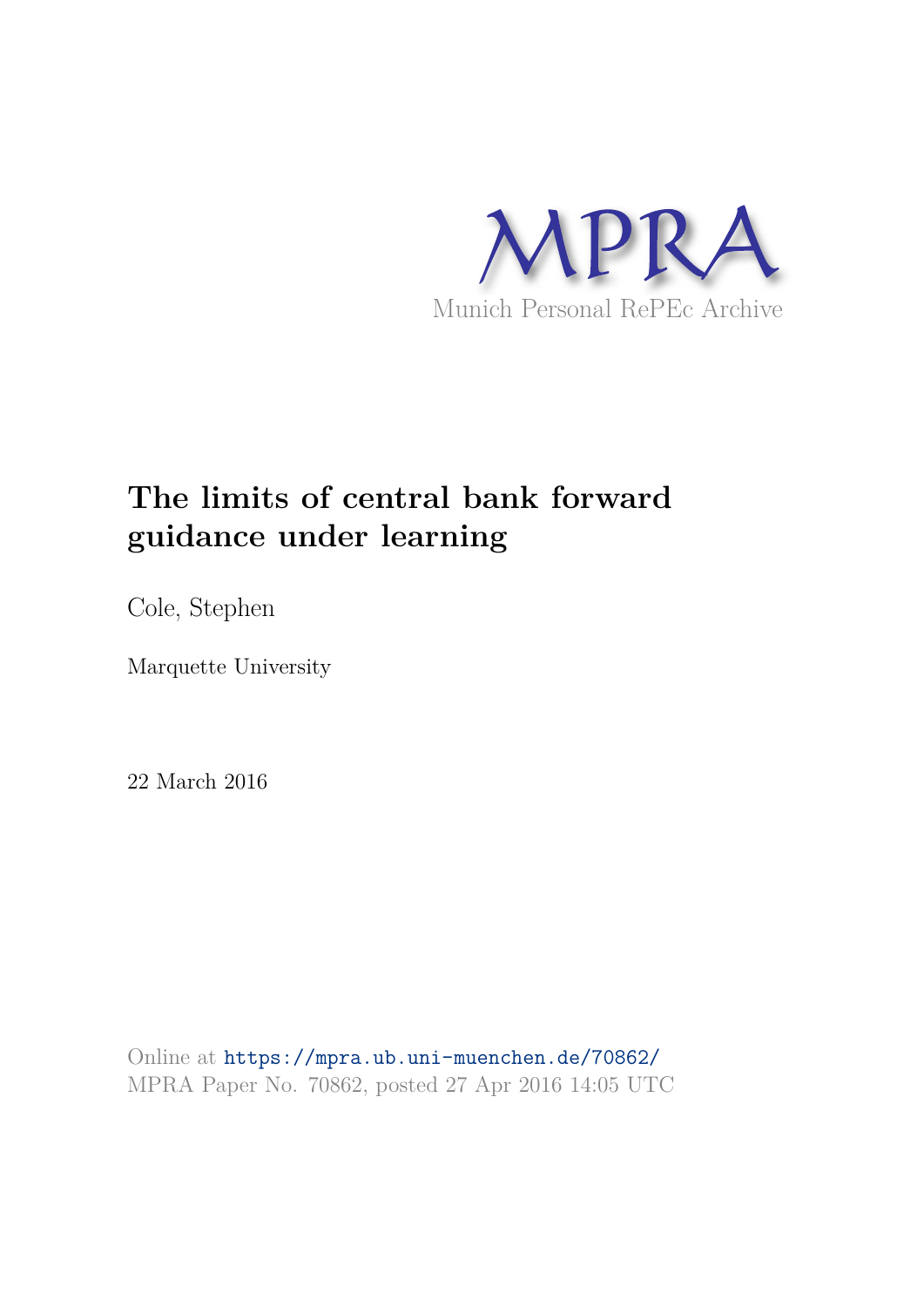## The Limits of Central Bank Forward Guidance under Learning

Stephen J. Cole <sup>∗</sup>

March 22, 2016

#### Abstract

Central bank forward guidance emerged as a pertinent tool for monetary policymakers since the Great Recession. Nevertheless, the effects of forward guidance remain unclear. This paper investigates the effectiveness of forward guidance while relaxing two standard macroeconomic assumptions: rational expectations and frictionless financial markets. Agents forecast future macroeconomic variables via either the rational expectations hypothesis or a more plausible theory of expectations formation called adaptive learning. A standard Dynamic Stochastic General Equilibrium (DSGE) model is extended to include the financial accelerator mechanism. The results show that the addition of financial frictions amplifies the differences between rational expectations and adaptive learning to forward guidance. The macroeconomic variables are overall more responsive to forward guidance under rational expectations than under adaptive learning. During a period of economic crisis (e.g. a recession), output under rational expectations displays more favorable responses to forward guidance than under adaptive learning. These differences are exacerbated when compared to a similar analysis without financial frictions. Thus, monetary policymakers should consider the way in which expectations and credit frictions are modeled when examining the effects of forward guidance.

Keywords: Forward Guidance, Monetary Policy, Adaptive Learning, Expectations, Financial

Frictions.

JEL classification: D84, E30, E44, E50, E52, E58, E60.

<sup>∗</sup> I would like to thank Fabio Milani, William Branch, Eric Swanson, and Marco Del Negro for their very helpful comments and advice.

Author Contact Information: Assistant Professor, Department of Economics, Marquette University, P.O. Box 1881, Milwaukee, WI 53201. Phone: (414) 288-3367. Email: stephen.cole@marquette.edu.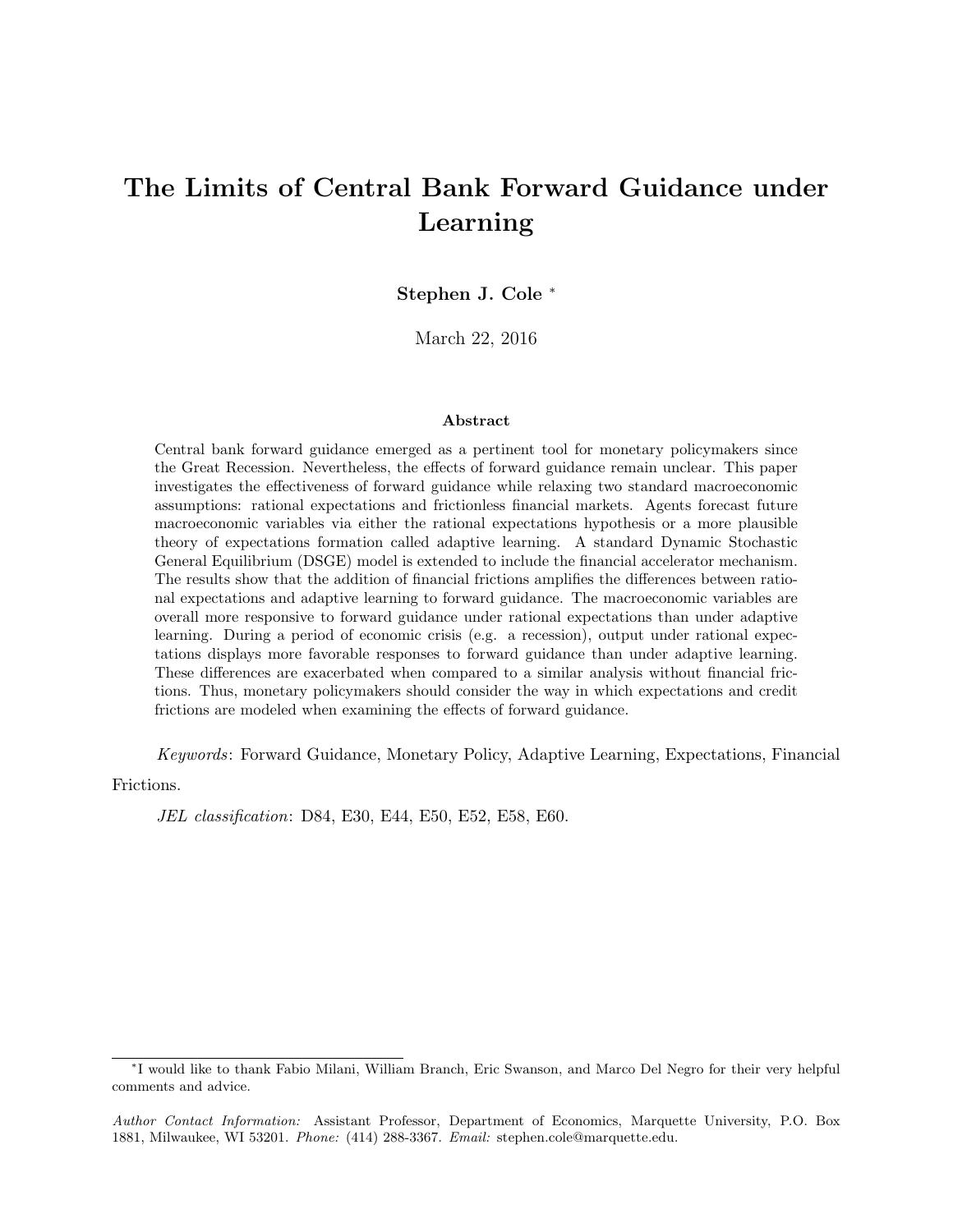### 1 Introduction

The conventional monetary policy tool of lowering overnight interest rates was exhausted when the zero lower bound (ZLB) on U.S. short-term nominal interest rates was effectively reached during the 2007-2009 global financial crisis. Central banks around the world responded by pursuing "unconventional" monetary policies to stimulate their economies. One of these alternatives tools was forward guidance where the central bank communicates to the public information about the future path of the policy rate. For instance, the Federal Reserve issued forward guidance in the September 2012 Federal Open Market Committee (FOMC) statement: "the Committee also . . . anticipates that exceptionally low levels for the federal funds rate are likely to be warranted at least through mid-2015." In addition, Eggertsson and Woodford (2003) and Woodford (2012) argue that communication on the future path of interest rates can have stimulative economic effects. Standard New Keynesian models (e.g. Woodford [2003]) predict agents being forward looking when making current period decisions. If households and firms expect higher interest rates in response to future expansions, economic activity today may be limited. However, if a central bank communicates a low policy rate through part of the expansion, output today will not be as constrained.

The effectiveness of forward guidance hinges on two key channels–financial markets and expectations–that are largely overlooked in standard macroeconomic models. The addition of credit frictions in macroeconomic models is not a standard assumption. Frictionless financial markets are largely assumed for simplicity and not to model realistic features of an economy. However, this absence removes the prominent role of credit frictions in the macroeconomy and a key medium through which forward guidance influences the economy. In addition, the way in which private sector expectations about macroeconomic variables (e.g. output and inflation) respond to forward guidance defines a key channel through which this unconventional monetary policy operates. The standard way to model expectations in macroeconomic models is the rational expectations hypothesis. However, this expectations formation scheme makes strong assumptions about the amount of knowledge agents possess when constructing forecasts. Therefore, it is natural to investigate the effectiveness of forward guidance when agents construct forecasts through a more realistic theory of expectations formation.

This paper studies the effectiveness of forward guidance in an environment where credit market frictions persist and rational expectations has been replaced by an adaptive learning rule similar to one proposed by Marcet and Sargent (1989) and Evans and Honkapohja (2001). In particular, the economic environment is based on the Federal Reserve Bank of New York-Dynamic Stochastic General Equilibrium (FRBNY-DSGE) model presented in both Del Negro, Giannoni,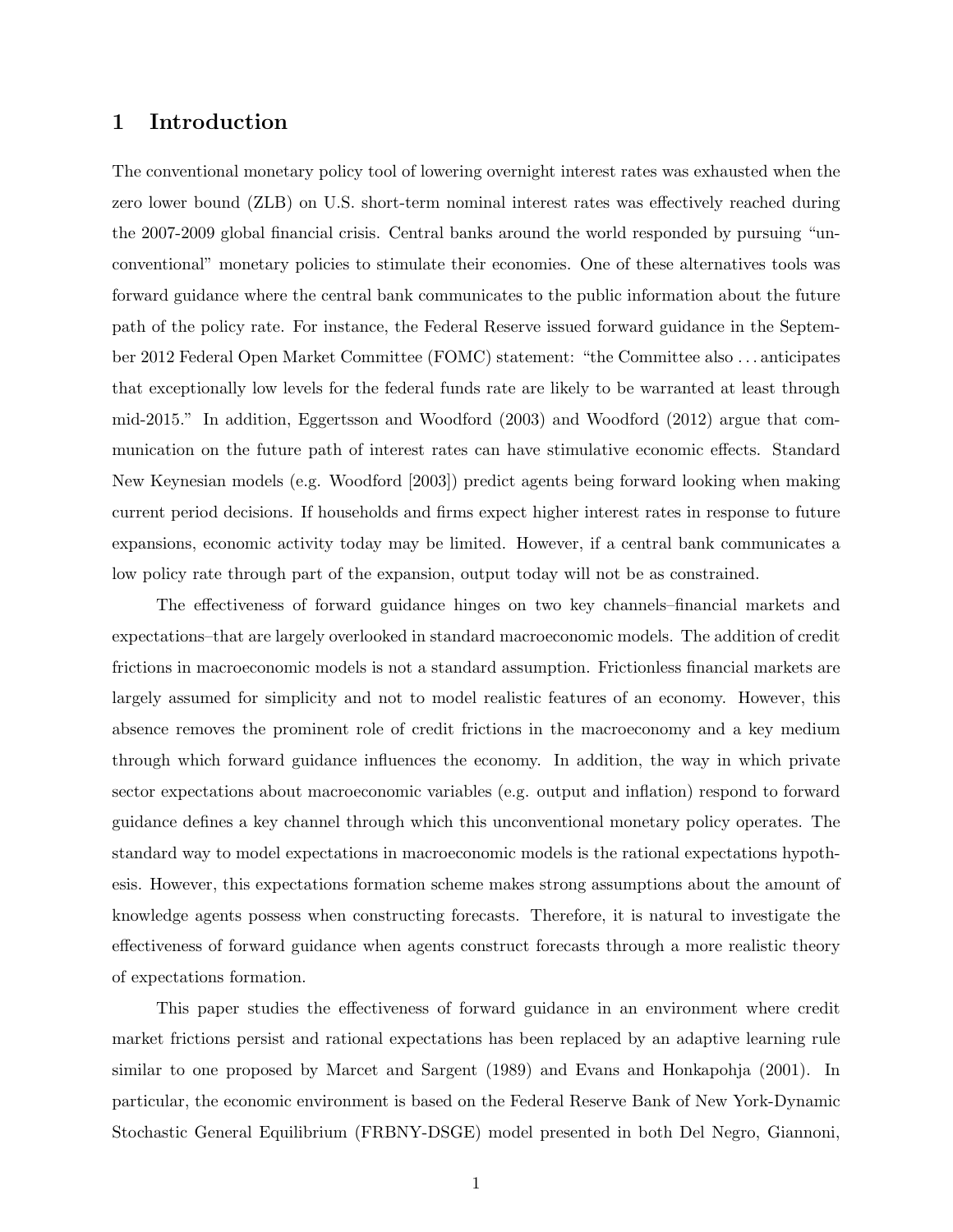and Patterson (2012) and Del Negro et al. (2013). The model adds to a standard DSGE model both financial frictions and central bank communication about the future path of interest rates. A standard monetary policy rule is augmented with anticipated shocks as in Laséen and Svensson (2011). The anticipated shocks represent future changes from a normal interest rate rule that the central bank communicates to agents today. The shocks are also included to model timecontingent forward guidance in which the central bank communicates to the public a forward guidance completion date.

Agents are assumed to form expectations of future macroeconomic variables via two options: the rational expectations hypothesis or a popular alternative called adaptive learning. Rational expectations is a strong assumption. Agents form expectations based on the true model of the economy as they know the model's deep parameters, structure of the model, beliefs of other agents, and distribution of the error terms. A popular alternative to rational expectations is adaptive learning in which agents behave as real-life economists (see, for instance, Evans and Honkapohja [2013]). Adaptive learning agents formulate forecasts of future endogenous variables by creating an econometric model using variables based on the solution found under rational expectations. They estimate the parameters of the model using ordinary least squares and appropriately adjust their forecasts to new data each period.<sup>1</sup>

The inclusion of financial frictions follows Bernanke, Gertler, and Gilchrist (1999) and Christiano, Motto, and Rostagno (2009) and adds a realistic feature. The new components model the borrowing and lending of funds seen in the real economy by adding two types of agents to a standard medium scale DSGE model: banks and entrepreneurs. Banks take in deposits from households and lend to entrepreneurs. The latter type of agents use these funds to purchase capital and rent it to intermediate goods producers. Banks charge entrepreneurs a premium over the riskless interest rate as there is a possibility they default. This "spread" fluctuates based on entrepreneurs' leverage and an idiosyncratic shock that affects the perceived riskiness of entrepreneurs by banks. If riskiness increases, entrepreneurs have a harder time receiving funds, and thus, are constrained in the amount of capital they can funnel to the production side of the economy. The spread or riskiness shock captures how the financial sector contributed to the Great Recession. Del Negro et al. (2013) explain that spread shocks caused about half the decrease in U.S. output during the Great Recession.

The results show that the addition of financial frictions amplifies the differences between

<sup>&</sup>lt;sup>1</sup>When they construct forecasts each period, adaptive learning agents do not take into account they will be updating their expectations in the future. They believe their forecasts to be optimal in each period. The reader can refer to Kreps (1998) for additional description on anticipated utility.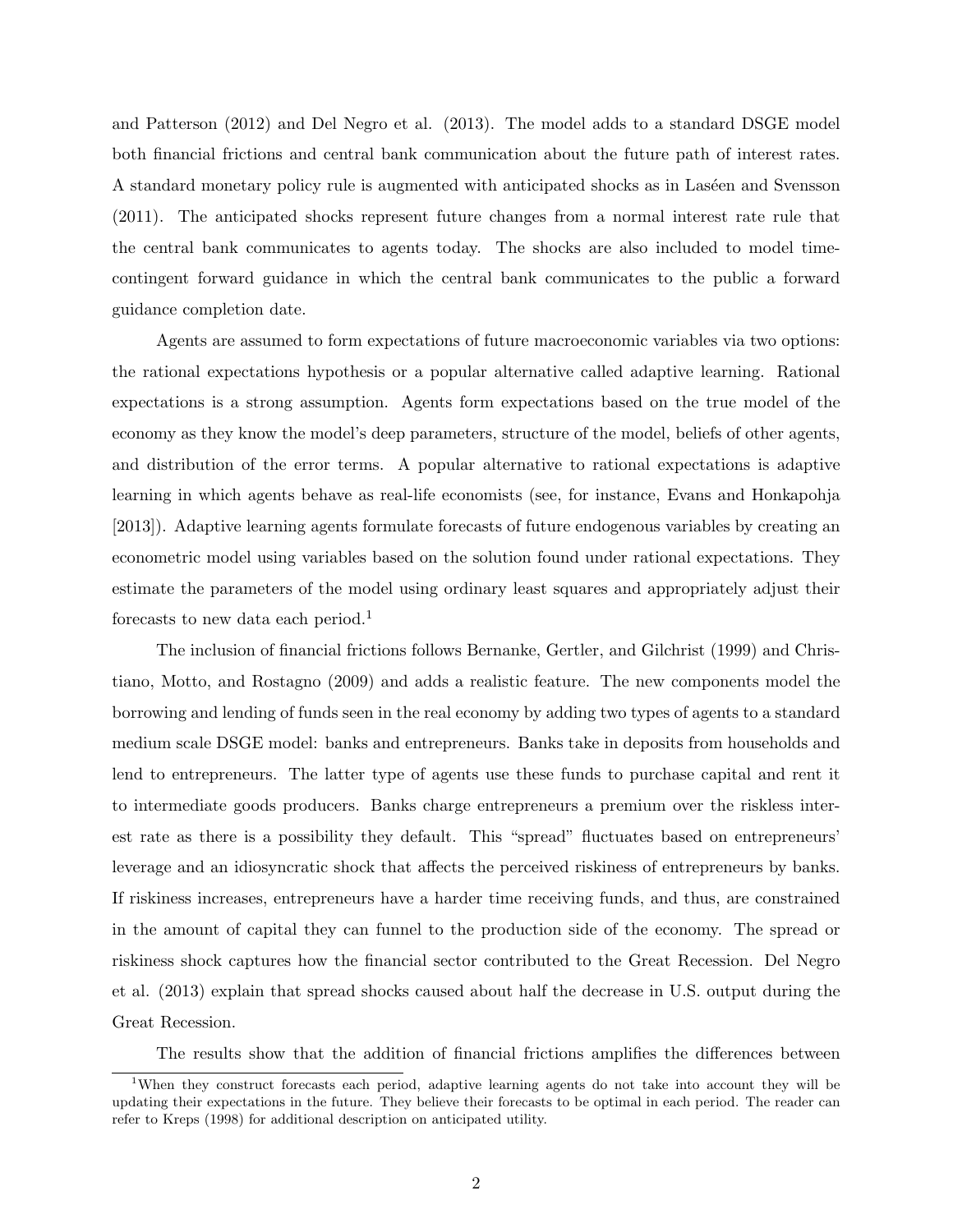rational expectations and adaptive learning to forward guidance statements. These outcomes are first shown under impulse responses of the macroeconomic variables to forward guidance shocks. For instance, output's response to forward guidance is stronger under rational expectations than adaptive learning. Output displays a larger reaction to forward guidance under the former than latter expectations formation scheme. The results are also presented during a period of economic crisis (e.g. a recession). The central bank responds to the recession by communicating to the public that the nominal interest rate will equal zero throughout the forward guidance horizon. This exercise shows that the effects of forward guidance are overstated under rational expectations relative to adaptive learning. Specifically, the value of output is higher under rational expectations than adaptive learning throughout the forward guidance horizon. In addition, when the effect of financial frictions in model is reduced, the "wedge" that existed between the responses of rational expectations and adaptive learning to forward guidance diminishes. When compared to an analysis without a financial sector included in the model (e.g. Cole [2015]), the differences between rational expectations and adaptive learning in this present paper are also exacerbated. For instance, in response to forward guidance announcements, the difference in output during an economic crisis is larger between rational expectations and adaptive learning in this current paper than in a similar analysis without financial frictions in Cole (2015).

The reasons for the differences arise from the amount of knowledge that agents are assumed to hold and the additional financial variables to forecast. Under rational expectations, agents base their expectations of future macroeconomic variables on the true model of the economy. Thus, rational expectations agents compute precise expectations about how forward guidance statements affect future macroeconomic variables. However, adaptive learning agents are not endowed with this level of knowledge. Instead, they estimate the effects of forward guidance using their econometric model of the economy. In addition, the inclusion of a financial sector magnifies the differences between rational expectations and adaptive learning agents. There exists more inertia in the adaptive learning forecasting model and more variables to forecast than in a model without financial frictions. These previous reasons and the fact that adaptive learning agents are estimating the effects of forward guidance create bigger differences between the two types of expectations assumptions.

Overall, the results of the paper suggest a main finding for monetary policymakers: the effects of forward guidance depend on the manner in which expectations and financial frictions are modeled. Under the assumption of rational expectations, forward guidance produces more favorable values of output than under adaptive learning. When including credit frictions, these differences are magnified.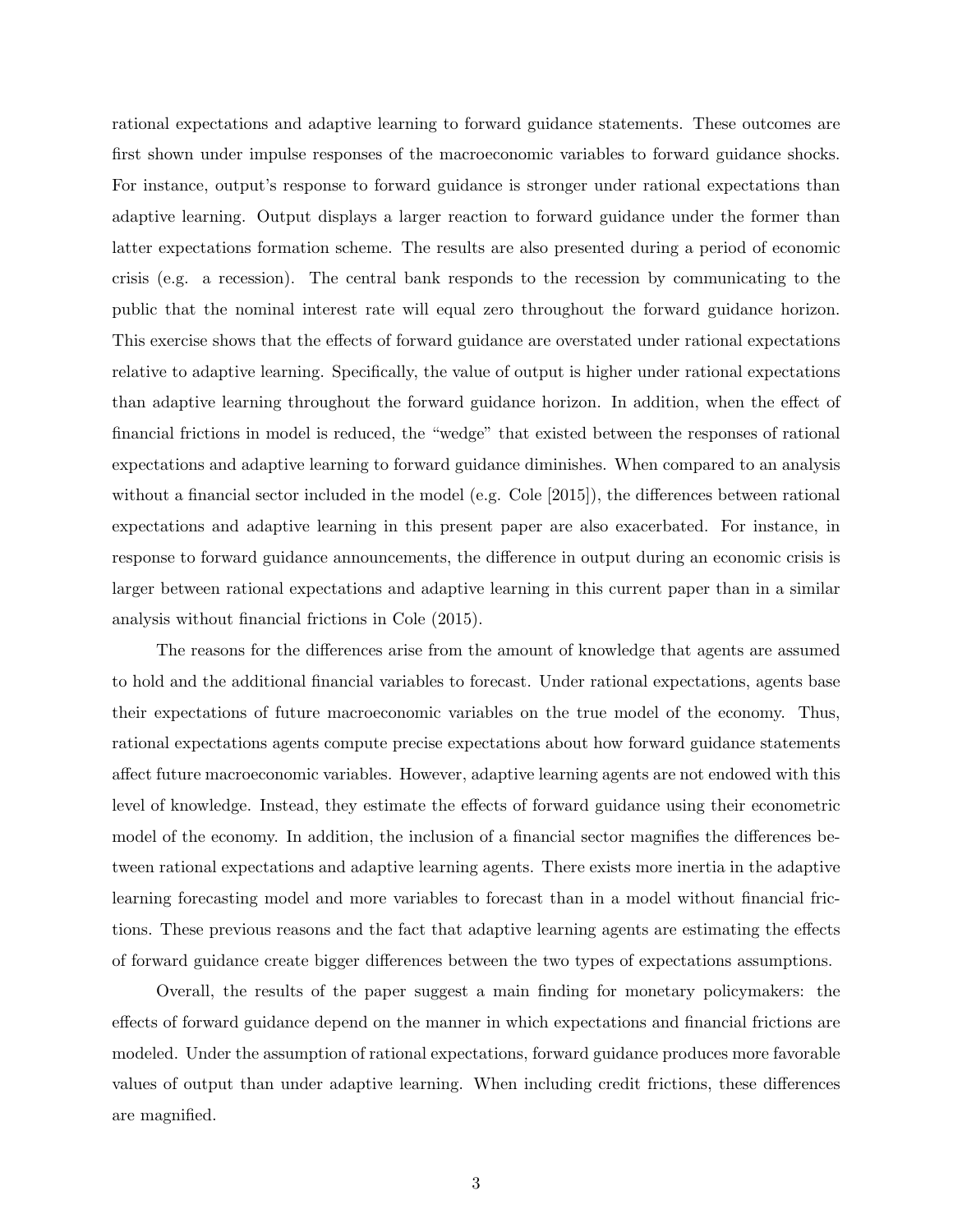#### 1.1 Previous Literature

This paper contributes to the growing literature on forward guidance. The seminal work by Eggertsson and Woodford (2003) explains the importance of the expectations channel on the economy. The path of short-term interest rates affect long-term interest rates and asset prices, and thus, the management of interest rate expectations is pertinent for a central bank. McKay, Nakamura, and Steinsson (2015) explain that the extreme responses of macroeconomic variables to forward guidance found in standard macroeconomic models depend on the assumption of complete markets. The addition of precautionary savings into a macroeconomic model limits the effectiveness of forward guidance at the ZLB. The results from Del Negro et al. (2012) and Carlstrom, Fuerst, and Paustian (2012) display unusually large responses of the macroeconomic variables to forward guidance relative to the data. Del Negro et al. (2012) label this outcome "the forward guidance puzzle." This present paper suggests that the unusually large responses may be due to the rational expectations assumption employed in Del Negro et al. (2012), and a more realistic expectation formation assumption (e.g. adaptive learning) produces results that better match the data.

The current paper follows recent literature examining the effectiveness of forward guidance. De Graeve, Ilbas, and Wouters (2014) study the effects of forward guidance through a different lens than the expectations channel. They find that the effects of this unconventional monetary policy tool vary depending on the type of forward guidance and the underlying reasons for implementing it (e.g. monetary stimulus or sign of future economic crisis). Levin, López-Salido, Nelson, and Yun (2010) explain that the power of forward guidance is sensitive to the type of structural shock affecting the economy. Swanson and Williams (2014) show that Federal Reserve forward guidance statements influence the economy by affecting medium- and longer-term interest rates. Kool and Thornton (2012) test the effectiveness of forward guidance across four countries: New Zealand, Norway, Sweden, and the United States. They find forward guidance helped market participants forecast future short-term yields. In addition, Cole (2015) examines the effects of forward guidance across rational expectations and adaptive learning assumptions, but utilizes a DSGE model without financial frictions. The present paper shows that the differences between rational expectations and adaptive learning to forward guidance are amplified when a DSGE model is expanded to include a financial sector.

This paper fits into the literature on expectation formation and policy. Caputo, Medina, and Soto (2010) use a DSGE model with adaptive learning and a financial accelerator as in Bernanke et al. (1999). They find that the financial accelerator model with adaptive learning leads to large business cycle fluctuations, but a central bank that aggressively responds to inflation can limit the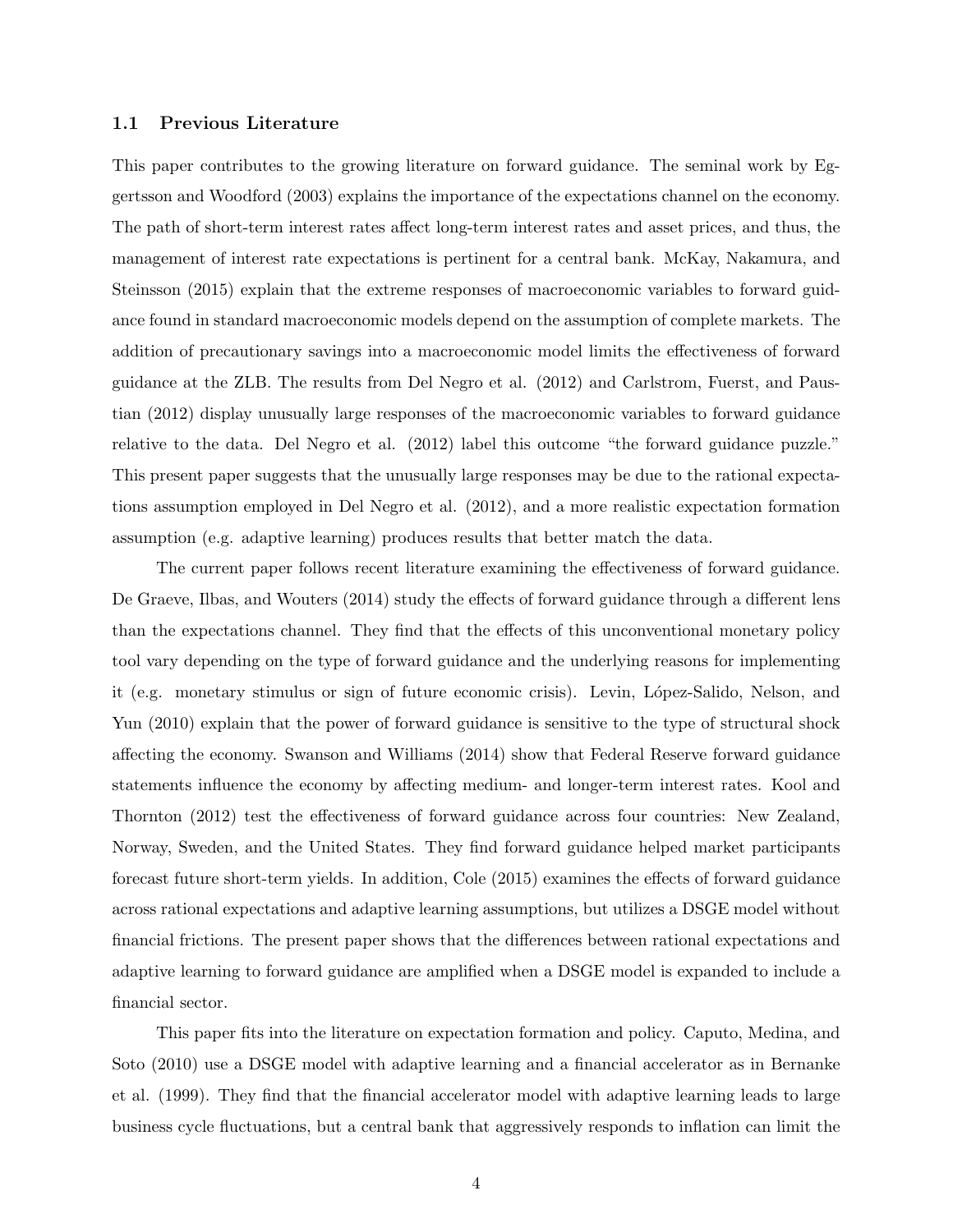volatility in output and inflation. When the fiscal authority communicates information about the future path of government purchases and taxes, Mitra, Evans, and Honkapohja (2012) show that output multipliers match the data more under adaptive learning than rational expectations. Eusepi and Preston (2010) examine the benefits of central bank communication in which agents have an incomplete model of the economy when constructing expectations. When a central bank provides more information to the public about policy (e.g. the variables within a monetary policy rule), the macroeconomic variables exhibit greater stability as agents are able to construct more precise forecasts. Woodford (2010) studies optimal monetary policy in which the central bank understands agents may not form forecasts via the rational expectations hypothesis. He stresses the importance of policy commitment (e.g. guaranteeing stable inflation) regardless of agents' expectations not being model consistent. Slobodyan and Wouters (2011) examine the medium-scale DSGE model of Smets and Wouters (2007) under the assumption of adaptive learning. The DSGE model's match to the data is on par or exceeds the results under adaptive learning than rational expectations.

The remaining sections are organized as follows. Section two presents the DSGE model with financial frictions. Section three discusses expectations formation under both rational expectations and adaptive learning. Section four contains the results of forward guidance under both types of expectations formations. Impulse response functions, forward guidance during an economic crisis, and the importance of financial frictions for forward guidance are examined. The results are also studied when the degree in which adaptive learning agents discount previous observations is varied. Section five concludes.

### 2 Model

The aggregate dynamics of the economy are described by a medium scale DSGE model with financial frictions following Del Negro et al. (2012) and Del Negro et al. (2013). It contains a large number of frictions found in standard DSGE models (e.g. Smets and Wouters [2007]). These include price and wage stickiness, price and wage indexation, habit formation in consumption, capital utilization, and investment adjustment costs. The model also includes credit frictions following Bernanke et al. (1999) and Christiano et al. (2009). The remainder of this section presents a brief description of the model followed by the log-linearized equations.

#### 2.1 Description

**Households and Labor Packers:** Each household  $j \in [0,1]$  maximizes the sum of its expected discounted utility. They receive utility from consumption and disutility from providing work to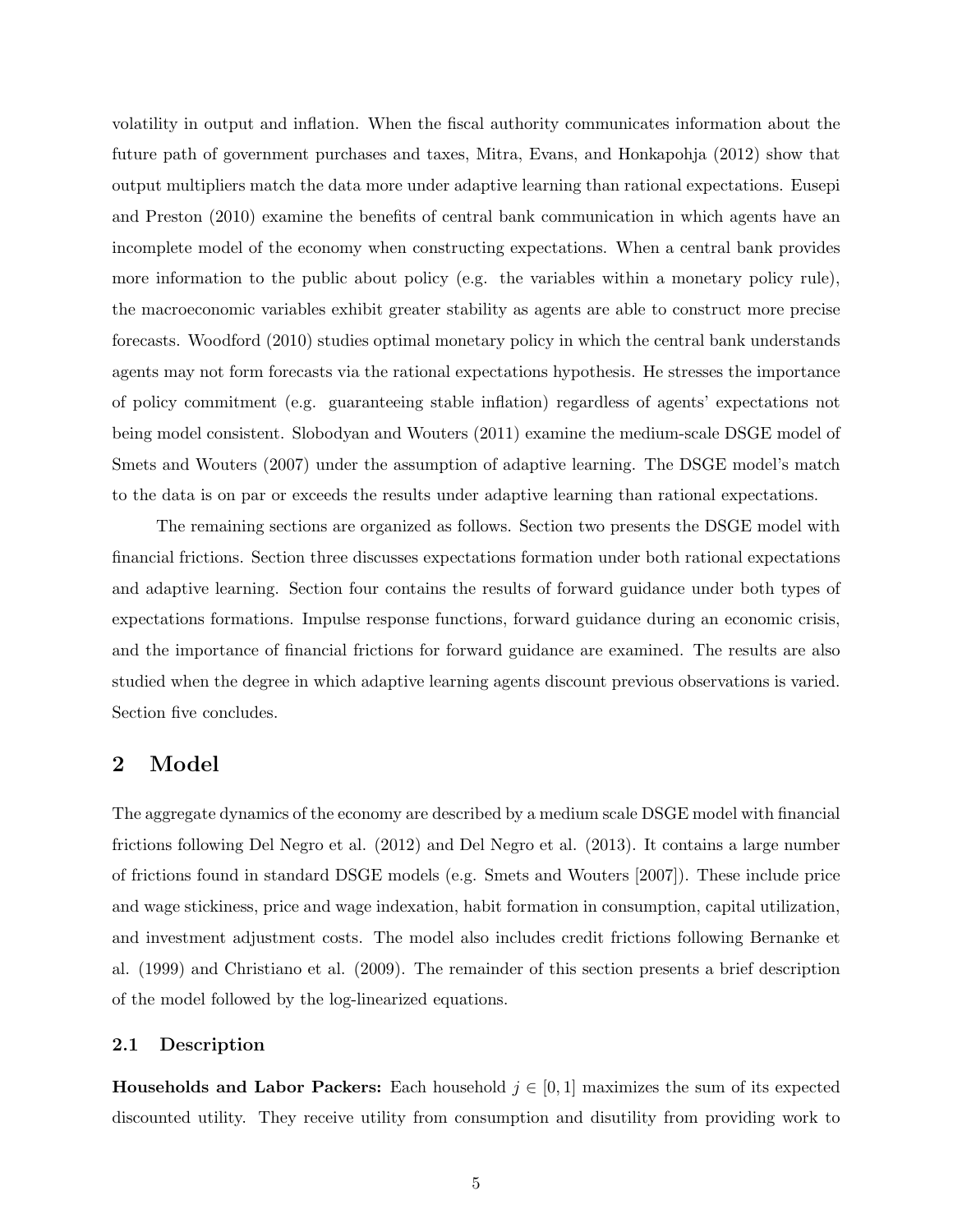firms. A household supplies its work to labor packers (e.g. employment agencies). The latter group bundles labor to sell to intermediate goods producers in a perfectly competitive market. In addition, a household can put its wealth in government issued bonds, deposits held at banks, and money. As will be discussed later, the deposits held at banks are important as entrepreneurs use it to purchase capital. The entrepreneurs funnel capital to the production side of the economy.

The frictions in the household sector take the form of habit formation in consumption and wage stickiness. Households have market power in the labor market and choose their nominal wage subject to the amount of work demanded by intermediate goods producers. Following Calvo (1983), a household has probability  $(1 - \zeta_w)$  of choosing its wage each period, and a probability  $\zeta_w$ of not being able to choose its wage. Under the latter scenario, wages are indexed to either previous period's inflation times last period's productivity with probability  $\iota_w$ , or steady state inflation times the economy's growth rate with probability  $(1 - \iota_w)$ .

Firms: There exist two types of firms: intermediate and final goods producers. Intermediate goods producers operate in a monopolistically competitive market and use labor and capital to create differentiated products to sell to final goods producers. The source of their labor and capital comes from households (via employment agencies) and entrepreneurs, respectively. The intermediate goods producers are subject to nominal price rigidities in the form of a Calvo (1983) pricing scheme. In each period, firms have a probability  $(1-\zeta_p)$  of freely changing their price. The remaining fraction  $\zeta_p$  of firms index their price to either previous period's inflation with probability  $\iota_p$  or the steady state rate of inflation with probability  $(1 - \iota_p)$ . The final goods producers conduct business in a competitive market and bundle the intermediate goods into one composite good.

Financial Sector and Capital Producers: The modeling of credit frictions starts with two agents: banks and entrepreneurs. Banks pay interest on deposits received from households and use the funds to issue loans to entrepreneurs. The entrepreneurs use the funds to purchase capital from capital producers and rent it to intermediate goods firms. Banks also charge entrepreneurs a premium over the risk-free interest rate as there is a risk of default. This "spread" varies with entrepreneurs' leverage, that is, the ratio of the value of capital to net worth. The spread widens as the value of entrepreneurs' capital, which is positively related to the amount it borrows from banks, increases relative to its own net worth. In every period, an idiosyncratic shock also affects the amount of capital that entrepreneurs manage. An adverse shock shrinks the amount of capital they can lend, and thus, the proceeds they earn from lending to intermediate goods firms. Consequently, this negative shock decreases the ability of entrepreneurs to repay their loans to the bank. In addition, there exist spread shocks which affect the volatility of the idiosyncratic shock. This event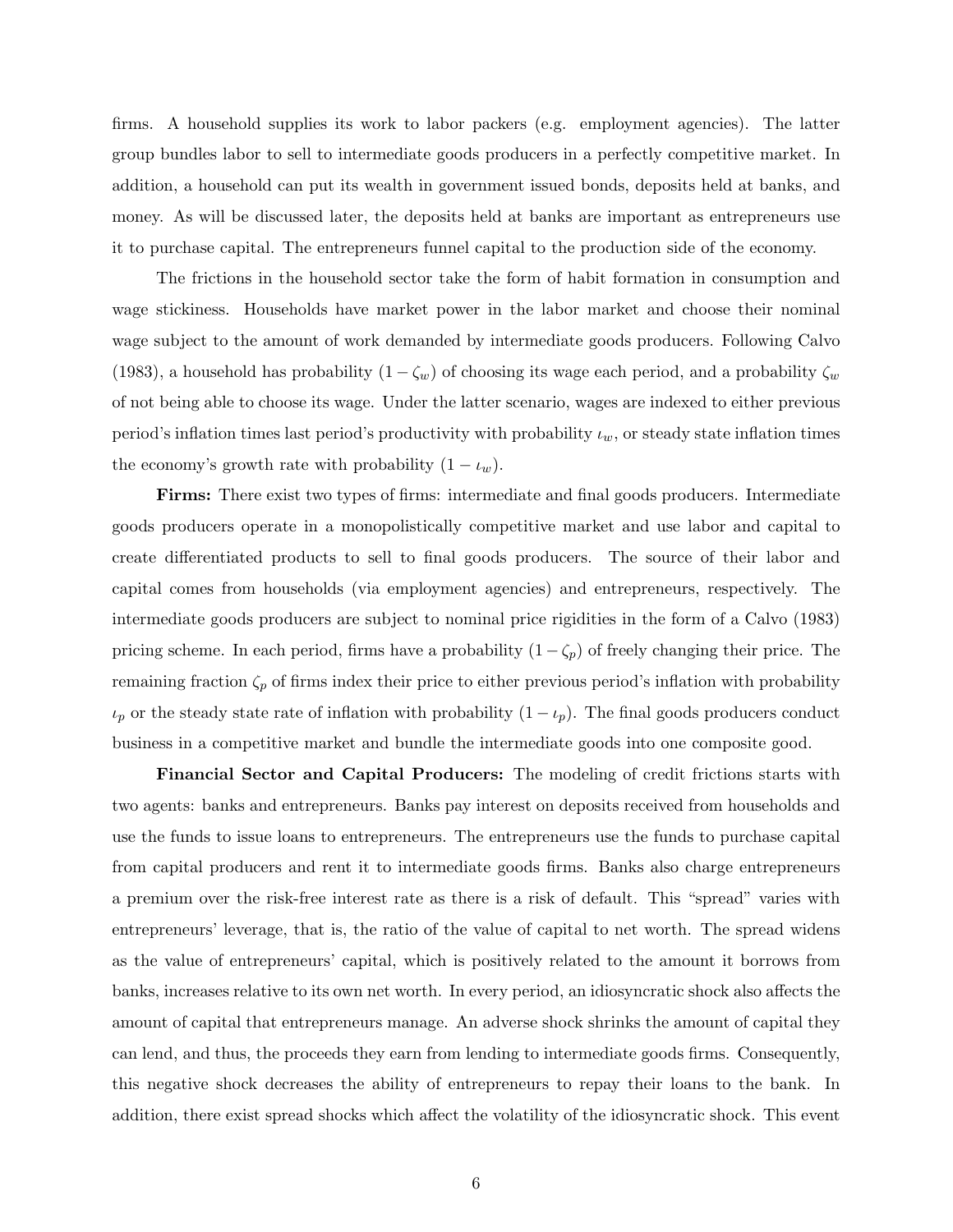can reflect entrepreneurs' perceived riskiness by banks to repay loans. If the riskiness increases, banks will increase the amount it charges entrepreneurs for loans. As the cost of borrowing rises, the ability of entrepreneurs to buy capital to rent to intermediate goods producers diminishes.

Capital producers operate in a perfectly competitive market and are responsible for the creation of the stock of capital. They purchase a part of output from final goods producers and transform it into capital subject to adjustment costs. They also purchase a fraction of capital from entrepreneurs. These two sources of capital comprise the amount of capital for use next period. Capital producers sell capital back to entrepreneurs who then rent it to intermediate goods producers.

Government Policy: The model includes both monetary and fiscal policies. The monetary authorities follow a Taylor-type rule and adjust the short-term nominal interest rate to changes in output, inflation, monetary policy shock, and anticipated or forward guidance shocks. The fiscal authorities collect lump-sum taxes and satisfy a government budget constraint. There also exists a government spending shock which captures exogenous fluctuations in aggregate demand.

#### 2.2 Log-linearized Equations

The following are the set of log-linearized equations that describe the DSGE model with financial frictions. The "  $\hat{ }$  " and "  $\hat{ }$  " symbols represent log deviations from steady state and steady state values, respectively. The  $\hat{E}_t$  indicates (potentially) non-rational expectations, while  $E_t$  denotes the model-consistent rational expectations operator. From the household's first-order conditions, one can get the consumption Euler equation:

$$
\hat{\xi}_t = \hat{R}_t + \hat{E}_t \hat{\xi}_{t+1} - \hat{E}_t \hat{\pi}_{t+1} \tag{1}
$$

where  $\hat{\xi}_t$  is the marginal utility of consumption,  $\hat{R}_t$  is the nominal interest rate paid on government issued bonds and controlled by the central bank, and  $\hat{\pi}_t$  is the inflation rate. Consumption is defined according to the following equation:

$$
(e^{\gamma} - h\beta)(e^{\gamma} - h)\hat{\xi}_t = e^{\gamma}(e^{\gamma} - h)\hat{b}_t - (e^{2\gamma} + \beta h^2)\hat{c}_t + he^{\gamma}\hat{c}_{t-1}
$$
  

$$
- \beta h(e^{\gamma} - h)\hat{E}_t\hat{b}_{t+1} + \beta he^{\gamma}\hat{E}_t\hat{c}_{t+1}
$$
 (2)

where  $\hat{c}_t$  is consumption,  $\hat{b}_t$  is a stochastic shock to household utility,  $\beta$  is the discount factor, h represents habit formation in consumption, and  $e^{\gamma}$  is the steady-state (gross) growth rate of the economy. The demand for money by households is given by

$$
v_m \hat{m}_t = -\frac{1}{R^* - 1} \hat{R}_t - \hat{\xi}_t
$$
\n(3)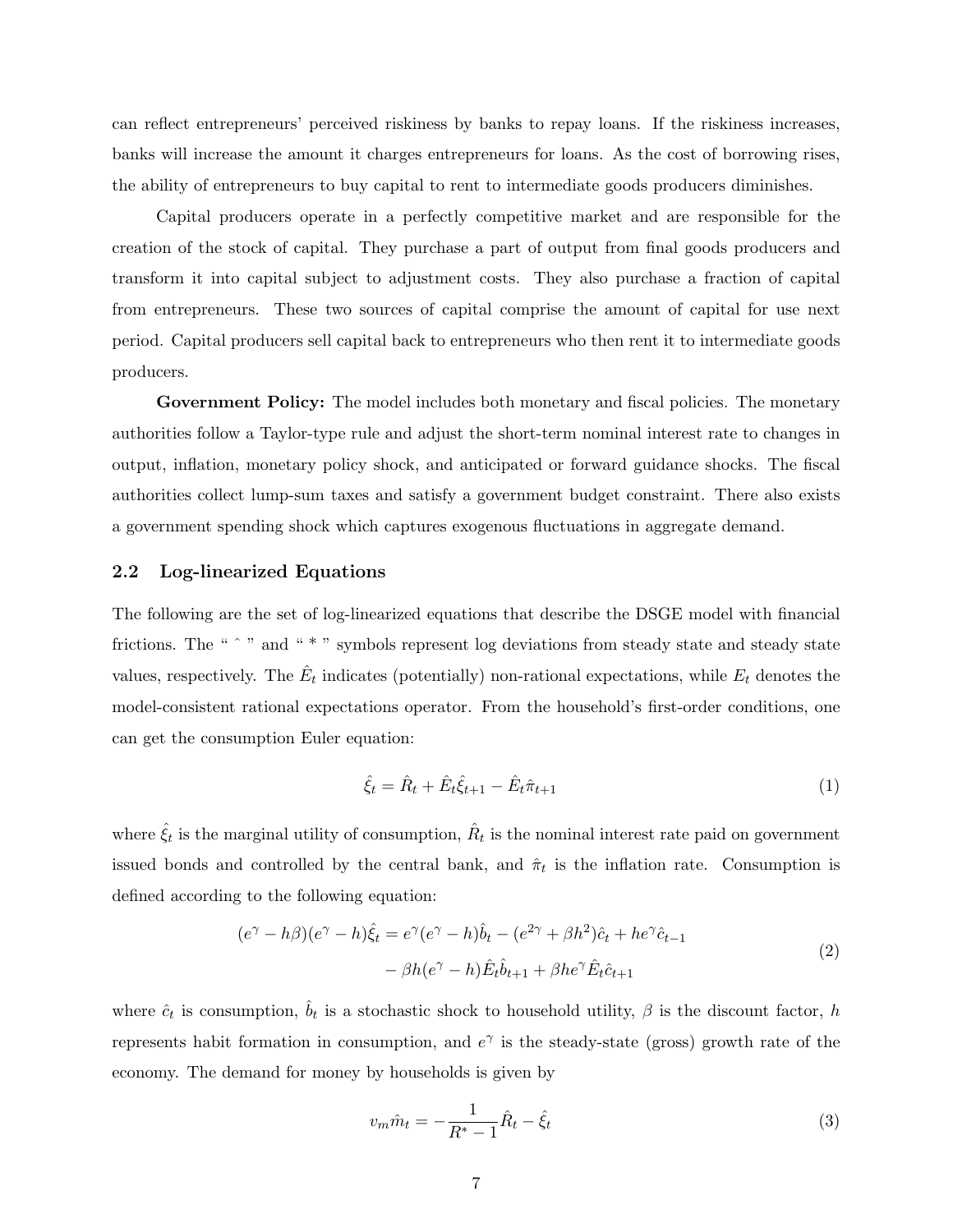where  $\hat{m}_t$  is money.

Households have market power in the labor market. Wages are chosen by households according to a Calvo (1983) scheme. In each period, a fraction  $1 - \zeta_w$  of households can choose their wage. The remaining  $\zeta_w$  of households index wages to either previous period's inflation times last period's productivity with probability  $\iota_w$ , or steady state inflation times the economy's growth rate with probability  $(1 - \iota_w)$ . The optimal reset wage equation is given by

$$
(1 + \nu_l \frac{1 + \lambda_w}{\lambda_w})\hat{\tilde{w}}_t + (1 + \zeta_w \beta \nu_l (\frac{1 + \lambda_w}{\lambda_w}))\hat{w}_t = \zeta_w \beta (1 + \nu_l \frac{1 + \lambda_w}{\lambda_w})\hat{E}_t(\hat{\tilde{w}}_{t+1} + \hat{w}_{t+1})
$$

$$
+ (1 - \zeta_w \beta)(e^{2\gamma} + h^2 \beta) \frac{e^{-\gamma}}{e^{\gamma} - h} \hat{b}_t + \hat{\varphi}_t + (1 - \zeta_w \beta)(\nu_l \hat{L}_t - \hat{\xi}_t)
$$

$$
- \zeta_w \beta \iota_w (1 + \nu_l \frac{1 + \lambda_w}{\lambda_w})\hat{\pi}_t + \zeta_w \beta (1 + \nu_l \frac{1 + \lambda_w}{\lambda_w})\hat{E}_t \hat{\pi}_{t+1}
$$
(4)

 $\hat{\tilde{w}}_t$  represents the freely chosen wage by households,  $\hat{w}_t$  is the aggregate wage,  $\hat{L}_t$  is aggregate labor, and  $\hat{\varphi}_t$  is a stochastic shock that affects the marginal utility of labor.  $\lambda_w$  defines the elasticity of substitution between differentiated labor services, and  $\nu_l$  represents the inverse Frisch elasticity of labor supply. In addition, the aggregate wage equation is given by

$$
\hat{w}_t = \hat{w}_{t-1} + \iota_w \hat{\pi}_{t-1} - \hat{\pi}_t + \frac{1 - \zeta_w}{\zeta_w} \hat{\tilde{w}}_t
$$
\n(5)

The production side of the economy is populated by intermediate and final goods producing firms. The intermediate goods firms operate in a monopolistically competitive market while final goods producers conduct business in a competitive market. Prices do not freely adjust in the former market. Specifically, a fraction  $(1-\zeta_p)$  of firms can freely adjust its price every period. The remaining  $\zeta_p$  of firms either index prices to previous period's inflation with probability  $\iota_p$  or steady state rate of inflation with probability  $(1 - \iota_p)$ . Consequently, the Phillips Curve is given by

$$
\hat{\pi}_t = \frac{\iota_p \zeta_p}{1 + \iota_p \beta} \hat{\pi}_{t-1} + \frac{\beta}{1 + \iota_p \beta} \hat{E}_t \hat{\pi}_{t+1} + \frac{(1 - \zeta_p \beta)(1 - \zeta_p)}{(1 + \iota_p \beta)\zeta_p} \hat{m} c_t + \frac{1}{(1 + \iota_p \beta)\zeta_p} \hat{\lambda}_{f,t}
$$
(6)

where  $\hat{\lambda}_{f,t}$  represents a cost-push shock.  $\hat{mc}_t$  is marginal cost and is defined by

$$
\hat{mc}_t = (1 - \alpha)\hat{w}_t + \alpha \hat{r}_t^k \tag{7}
$$

where  $\hat{r}_t^k$  is the rental rate of capital and  $\alpha$  captures capital's share of output. Intermediate goods firms utilize both labor and capital in a Cobb-Douglas production function given by

$$
\hat{y}_t = \frac{\alpha(y^* + \Phi)}{y^*} \hat{k}_t + \frac{(1 - \alpha)(y^* + \Phi)}{y^*} \hat{L}_t
$$
\n(8)

where  $\hat{k}_t$  represents effective capital in the economy and  $\Phi$  is fixed costs in production.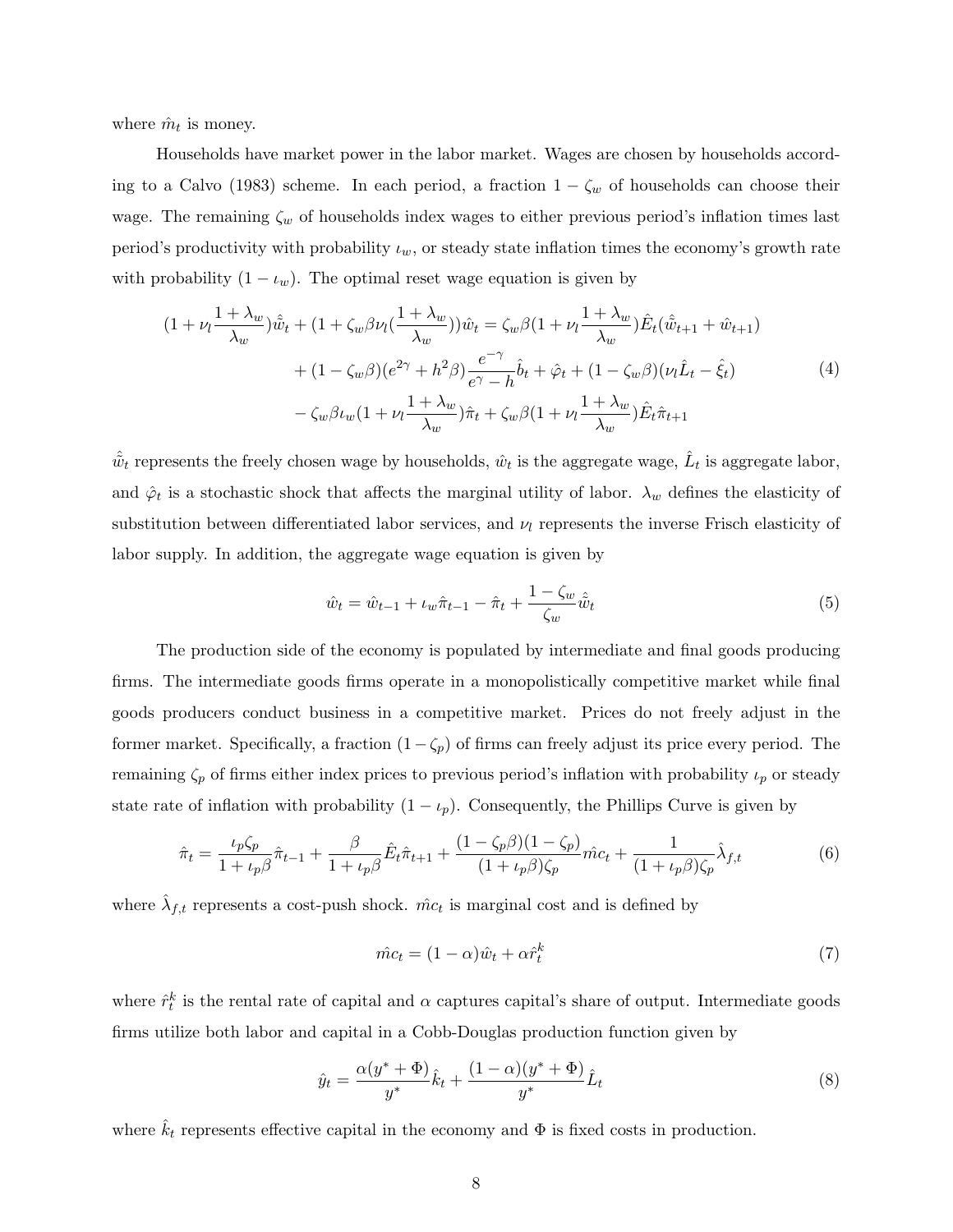The model's resource constraint satisfies

$$
\hat{y}_t = \hat{g}_t + \frac{c*}{c*+i*}\hat{c}_t + \frac{i*}{c*+i*}\hat{i}_t + \frac{r^{k*}k*}{c*+i*}\hat{u}_t
$$
\n(9)

where  $\hat{i}_t$  is investment,  $\hat{u}_t$  is capital utilization, and  $\hat{g}_t$  is a government spending shock capturing exogenous aggregate demand fluctuations in the economy.

The capital-to-labor ratio is given by

$$
\hat{k}_t = \hat{w}_t - \hat{r}_t^k + \hat{L}_t \tag{10}
$$

The financial side of the economy is populated by banks and entrepreneurs. Entrepreneurs borrow funds from banks to purchase capital from capital producers and rent it to intermediate goods producers. The amount of funds entrepreneurs can borrow is a function of their net worth, which evolves according to the following equation:

$$
\hat{n}_t = \zeta_{n,\tilde{R}^k} (\hat{\tilde{R}}_t^k - \hat{\pi}_t) - \zeta_{n,R} (\hat{R}_{t-1} - \hat{\pi}_t) + \zeta_{n,qK} (\hat{q}_{t-1}^k + \hat{\bar{k}}_{t-1}) \n+ \zeta_{n,n} \hat{n}_{t-1} + \hat{\gamma}_t - \frac{\zeta_{n,\mu^e}}{\zeta_{sp,\mu^e}} \hat{\mu}_{t-1}^e - \frac{\zeta_{n,\sigma_\omega}}{\zeta_{sp,\sigma_\omega}} \hat{\sigma}_{\omega,t-1}
$$
\n(11)

where  $\hat{q}_t^k$  is the price of capital,  $\hat{k}_t$  measures the amount of installed capital,  $\hat{\gamma}_t$  defines the timevarying exogenous fraction of entrepreneurs that survive each period shock,  $\hat{\mu}_t^e$  is a bankruptcy cost shock, and  $\hat{\sigma}_{\omega,t}$  is a spread shock.  $\zeta_{n,\tilde{R}^k}$ ,  $\zeta_{n,R}$ ,  $\zeta_{n,qK}$ ,  $\zeta_{n,n}$ ,  $\zeta_{n,\mu}$ e, and  $\zeta_{n,\sigma_{\omega}}$  are the elasticities of net worth with respect to the return on capital, nominal interest rate, price of capital, net worth itself, bankruptcy cost shock, and the spread shock, respectively.  $\zeta_{sp,\sigma_{\omega}}$  represents the elasticity of the spread with respect to the volatility of the spread shock.  $\zeta_{sp,\mu_e}$  is the elasticity of the spread with respect to the bankruptcy cost shock.  $\hat{\tilde{R}}_t^k$  is the gross return on capital entrepreneurs receive from renting capital to intermediate goods producers and is defined by

$$
\hat{\tilde{R}}_t^k - \hat{\pi}_t = \frac{r_*^k}{r_*^k + (1 - \delta)} \hat{r}_t^k + \frac{1 - \delta}{r_*^k + (1 - \delta)} \hat{q}_t^k - \hat{q}_{t-1}^k \tag{12}
$$

where  $\delta$  is the depreciation rate. The expected excess return on capital or spread is defined by the following equation

$$
\hat{E}_t(\hat{\tilde{R}}_{t+1}^k - \hat{R}_t) = \zeta_{sp,b}(\hat{q}_t^k + \hat{\bar{k}}_t - \hat{n}_t) + \hat{\mu}_t^e + \hat{\sigma}_{\omega,t}
$$
\n(13)

where  $\hat{\sigma}_{\omega,t}$  is defined as a spread shock. It characterizes banks' perception of the riskiness of entrepreneurs. For example, if this shock increases, banks perceive entrepreneurs to be risky and thus, bank loans are harder to receive. This decrease in funds hampers the ability of entrepreneurs to funnel capital to the intermediate goods sector.  $\zeta_{sp,b}$  characterizes the elasticity of the spread to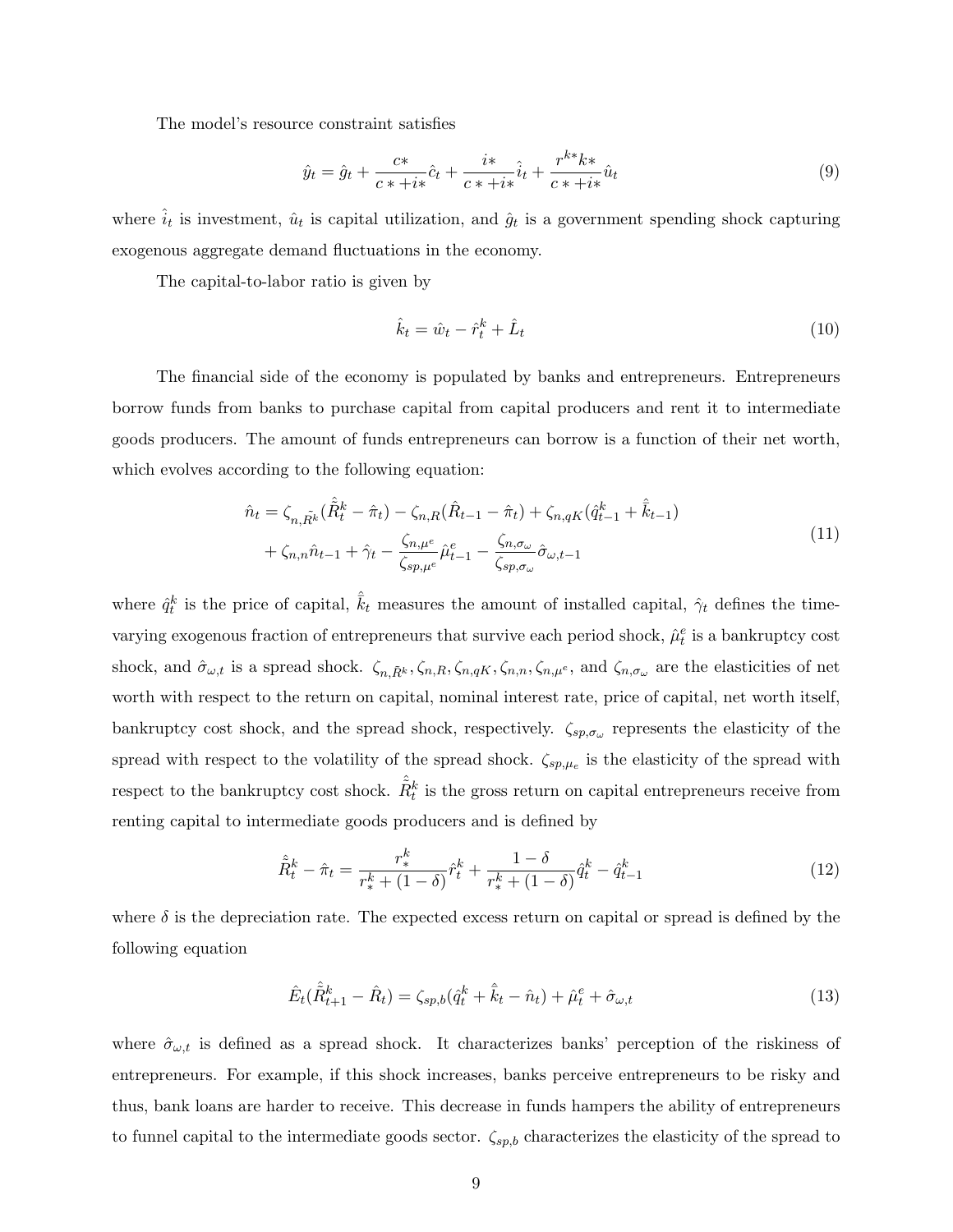entrepreneurs' leverage, which is defined as the ratio of the value of capital to nominal net worth. The amount of installed capital in the model is given by

$$
\hat{\bar{k}}_t = (1 - \frac{i^*}{k^*})\hat{\bar{k}}_{t-1} + \frac{i^*}{k^*}\hat{\mu}_t + \frac{i^*}{k^*}\hat{i}_t \tag{14}
$$

where  $\hat{\mu}_t$  is a shock to the amount of capital. The amount of investment  $\hat{i}_t$  is defined by

$$
\hat{i}_t = \frac{1}{1+\beta}\hat{i}_{t-1} + \frac{\beta}{1+\beta}\hat{E}_t\hat{i}_{t+1} + \frac{1}{(1+\beta)S''e^{2\gamma}}\hat{q}_t^k + \hat{\mu}_t
$$
\n(15)

where  $S(\bullet)$  captures the cost of adjusting capital and  $S' > 0$  and  $S'' > 0$ .

The amount of capital is described by the following equation:

$$
\hat{k}_t = \hat{u}_t + \hat{\bar{k}}_{t-1} \tag{16}
$$

 $\hat{u}_t$  defines the capital utilization rate and the corresponding equation is given by

$$
r_*^k \hat{r}_t^k = a^{''} \hat{u}_t \tag{17}
$$

where  $a''$  captures capital utilization costs.

Monetary Policy: The model's central bank adjusts the short-term nominal interest rate using the following monetary policy rule:

$$
\hat{R}_t = \psi_\pi \hat{\pi}_t + \psi_y \hat{y}_t + \varepsilon_t^{MP} + \sum_{l=1}^L \varepsilon_{l,t-l}^R
$$
\n(18)

where  $\varepsilon_t^{MP}$  defines an unanticipated monetary policy shock. Forward guidance is added into the model by augmenting the monetary policy rule with anticipated shocks similar to Del Negro et al.  $(2012)$ , Laséen and Svensson  $(2011)$ , and Cole  $(2015)$ . Each anticipated or forward guidance shock  $(\varepsilon_{l,t-l}^R)$  is contained in the term  $\sum_{l=1}^L \varepsilon_{l,t-l}^R$  found in equation (18) and is *i.i.d.*<sup>2</sup> A forward guidance shock defines a central bank announcement in period  $t-l$  that the interest rate will change l periods later, that is, in period  $t$ . In addition,  $L$  represents the length of the central bank's time-contingent forward guidance horizon. Thus, there are  $L$  forward guidance shocks in equation (18) that affect the monetary policy rule in period  $t$ . Following Del Negro et al.  $(2012)$  and Laséen and Svensson (2011), the system is also augmented with L state variables  $v_{1,t}, v_{2,t}, ..., v_{L,t}$  whose laws of motion

 $2$ These shocks are also described as news shocks in Schmitt-Grohé and Uribe (2012). They study the contribution of anticipated shocks to U.S. business cycles.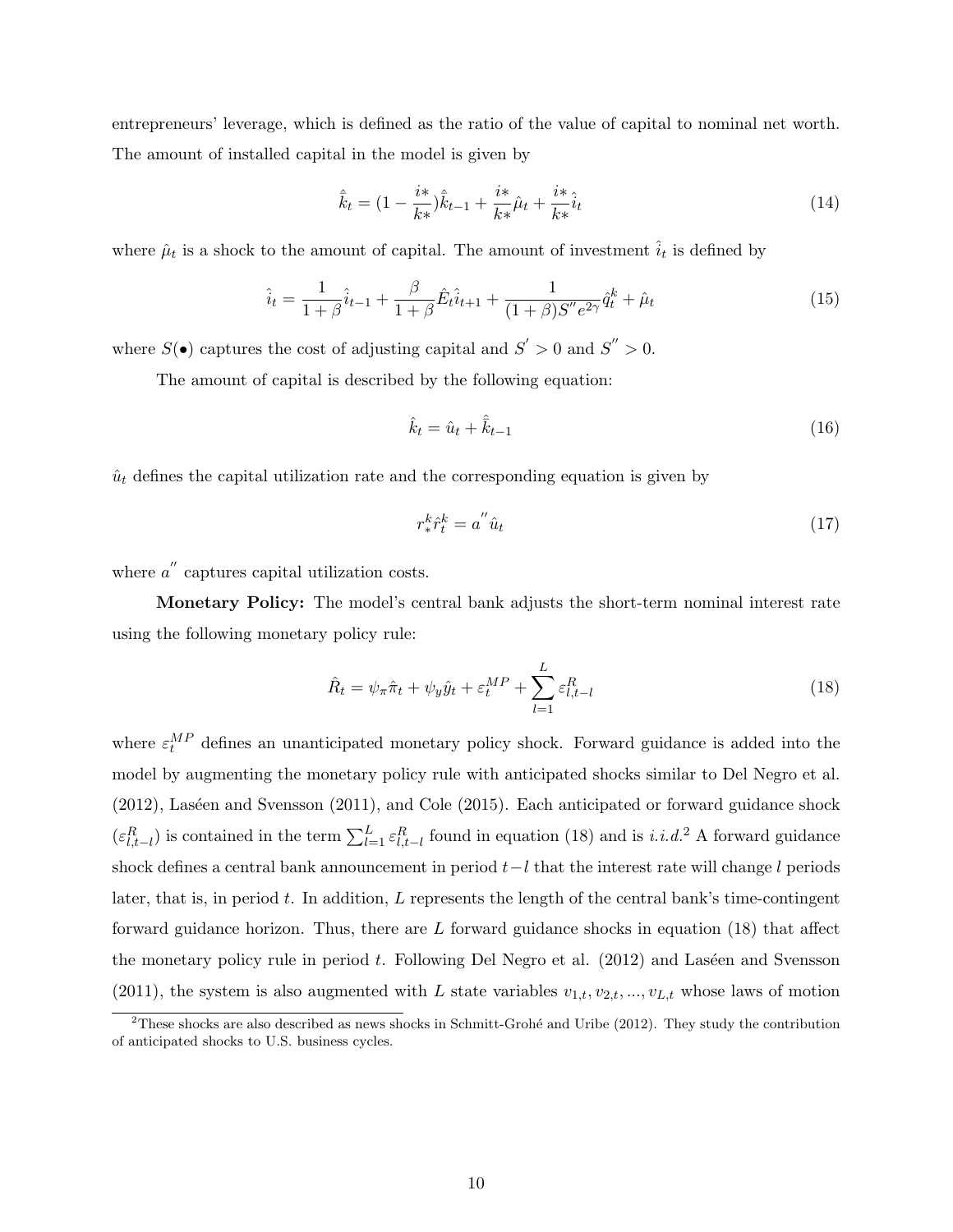is given by

$$
v_{1,t} = v_{2,t-1} + \varepsilon_{1,t}^R \tag{19}
$$

$$
v_{2,t} = v_{3,t-1} + \varepsilon_{2,t}^R
$$
\n(20)

$$
v_{3,t} = v_{4,t-1} + \varepsilon_{3,t}^R
$$
\n
$$
\vdots
$$
\n(21)

$$
v_{L,t} = \varepsilon_{L,t}^R \tag{22}
$$

Each term in  $v_t = [v_{1,t}, v_{2,t}, ..., v_{L,t}]'$  contains the sum of all forward guidance statements known to agents in period t that change the interest rate  $1, 2, ...,$  and L periods later, respectively. Equations (19) − (22) can also be simplified to find that  $v_{1,t-1} = \sum_{l=1}^{L} \varepsilon_{l,t-l}^R$ , which is the sum of all forward guidance commitments announced by the central bank  $1, 2, \ldots$ , and  $L$  periods ago that affect the interest rate in period  $t$ . In addition, the main reason to model forward guidance in this manner regards indeterminacy. If forward guidance is alternatively modeled as pegging the interest rate to a certain value, indeterminacy can arise as described in Honkapohja and Mitra (2005) and Woodford (2005). For instance, without a monetary policy that responds to economic activity, real disturbances to the economy can produce multiple equilibria.<sup>3</sup> However, forward guidance modeled by equations  $(19)-(22)$  can still attain a constant interest rate path. As will be described in Section 4.3, the forward guidance shocks can be chosen such that the  $\hat{R}_t = \bar{R}$  throughout the forward guidance horizon.

The following example is provided to gain intuition on equations (19)-(22). Consider the case in which the central bank's forward guidance horizon is 2 periods ahead, i.e.  $L = 2$ . The model's system of equations includes  $v_{1,t}$  and  $v_{2,t}$  whose laws of motion are defined as

$$
v_{1,t} = v_{2,t-1} + \varepsilon_{1,t}^R = \varepsilon_{2,t-1}^R + \varepsilon_{1,t}^R
$$
\n(23)

$$
v_{2,t} = \varepsilon_{2,t}^R \tag{24}
$$

The variable  $v_{1,t}^R$  contains all central bank forward guidance known in period t that affects the interest rate one period later, that is,  $\varepsilon_{2,t-1}^R$  and  $\varepsilon_{1,t}^R$ . Forward guidance known in period t that affects the interest rate two periods later is defined by  $v_{2,t}$ . This variable consists of  $\varepsilon_{2,t}^R$ , which is defined as current period forward guidance that affects the interest rate two periods later. Furthermore, the "  $\degree$  " symbol over the variables is removed for the remainder of the paper to simplify notation.

 $3$ Determinacy can occur from modeling forward guidance as an interest rate peg as described in Carlstrom, Fuerst, and Paustian (2012). However, terminal conditions need to be known, a standard monetary policy rule needs to be followed after the interest rate peg, and exceedingly large responses of output and inflation to forward guidance occur.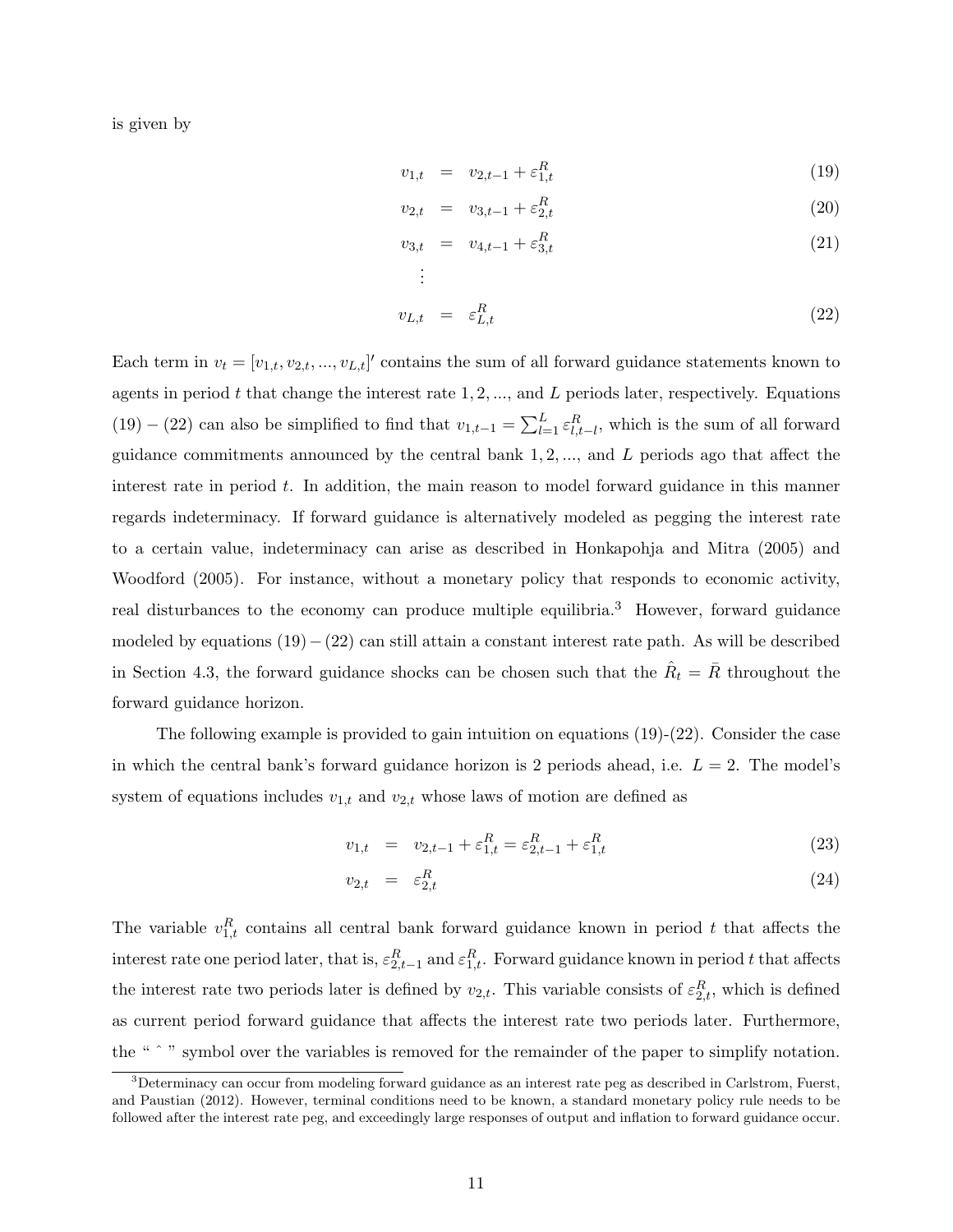### 2.3 Exogenous Shocks

The model's exogenous shocks consist of a spread shock  $(\sigma_{w,t})$ , price mark-up shock  $(\lambda_{f,t})$ , labor shock  $(\varphi_t)$ , stochastic preference shock  $(b_t)$ , government spending shock  $(g_t)$ , marginal efficiency of investment shock  $(\mu_t)$ , bankruptcy cost shock  $(\mu_t^e)$ , time-varying exogenous survival rate of entrepreneurs shock  $(\gamma_t)$ , monetary policy shock  $(\varepsilon_t^{MP})$ , and forward guidance shocks  $(\varepsilon_{1,t}^R, \varepsilon_{2,t}^R, \ldots, \varepsilon_{L,t}^R)$ . Except for the unanticipated monetary policy and forward guidance shocks, the structural shocks follow an AR(1) process with autocorrelation parameters  $(\rho_{\sigma_w}, \rho_{\lambda_f}, \rho_{\varphi}, \rho_b, \rho_g, \rho_\mu,$  $\rho_{\mu^e}$ , and  $\rho_{\gamma}$ ).

### 3 Expectations Formation

This paper assumes agents evaluate the expectations in equations  $(1) - (17)$  following either the rational expectations hypothesis or adaptive learning. Rational expectations agents form expectations based on the true model of the economy. They know the structure of the model, parameters of the model (e.g.  $\zeta_p$ , h, etc.), distribution of the error terms, and beliefs of other agents. Adaptive learning agents do not know the true model of the economy. Instead, they operate as real-life economists (e.g. econometricians) by creating an econometric model of the economy to produce forecasts of future economic variables. They estimate the parameters using standard econometric techniques and revise their forecasts as new data arrives.<sup>4</sup>

Rational Expectations–The model under rational expectations is solved using standard techniques (e.g. Sims [2002]). The model is written in general state-space form:

$$
\widetilde{\Gamma}_0 \widetilde{Y}_t = C + \widetilde{\Gamma}_1 \widetilde{Y}_{t-1} + \widetilde{\Gamma}_2 \widetilde{\varepsilon}_t + \widetilde{\Gamma}_3 \zeta_t \tag{25}
$$

where

$$
\widetilde{Y}_t = \left[ Y_t, \epsilon_t, v_t, \Xi_t \right]'
$$
\n(26)

$$
Y_t = [\xi_t, R_t, c_t, \bar{k}_t, i_t, k_t, u_t, r_t^k, q_t, \tilde{R}_t^K, \pi_t, n_t, w_t, \tilde{w}_t, L_t, mc_t, y_t, m_t]'
$$
(27)

$$
\epsilon_t = [\lambda_{f,t}, \mu_t, \varphi_t, g_t, \sigma_{w,t}, b_t, \mu_t^e, \gamma_t]'
$$
\n(28)

$$
v_t = [v_{1,t}, v_{2,t}, \dots, v_{L,t}]'
$$
\n(29)

$$
\Xi_t = [E_t \xi_{t+1}, E_t \pi_{t+1}, E_t c_{t+1}, E_t i_{t+1}, E_t \tilde{R}_{t+1}^k, E_t \tilde{w}_{t+1}, E_t w_{t+1}]'
$$
(30)

$$
\tilde{\varepsilon}_t = [\varepsilon_t^{\lambda}, \varepsilon_t^{\mu}, \varepsilon_t^{\varphi}, \varepsilon_t^g, \varepsilon_t^{\sigma_w}, \varepsilon_t^b, \varepsilon_t^{\mu^e}, \varepsilon_t^{\gamma}, \varepsilon_t^{MP}, \varepsilon_{1,t}^R, \varepsilon_{2,t}^R, \dots, \varepsilon_{L,t}^R]'
$$
\n(31)

 ${}^{4}$ For a more in-depth discussion, see Marcet and Sargent (1989), Evans and Honkapohja (2001), and Evans, Honkapohja, and Mitra (2009).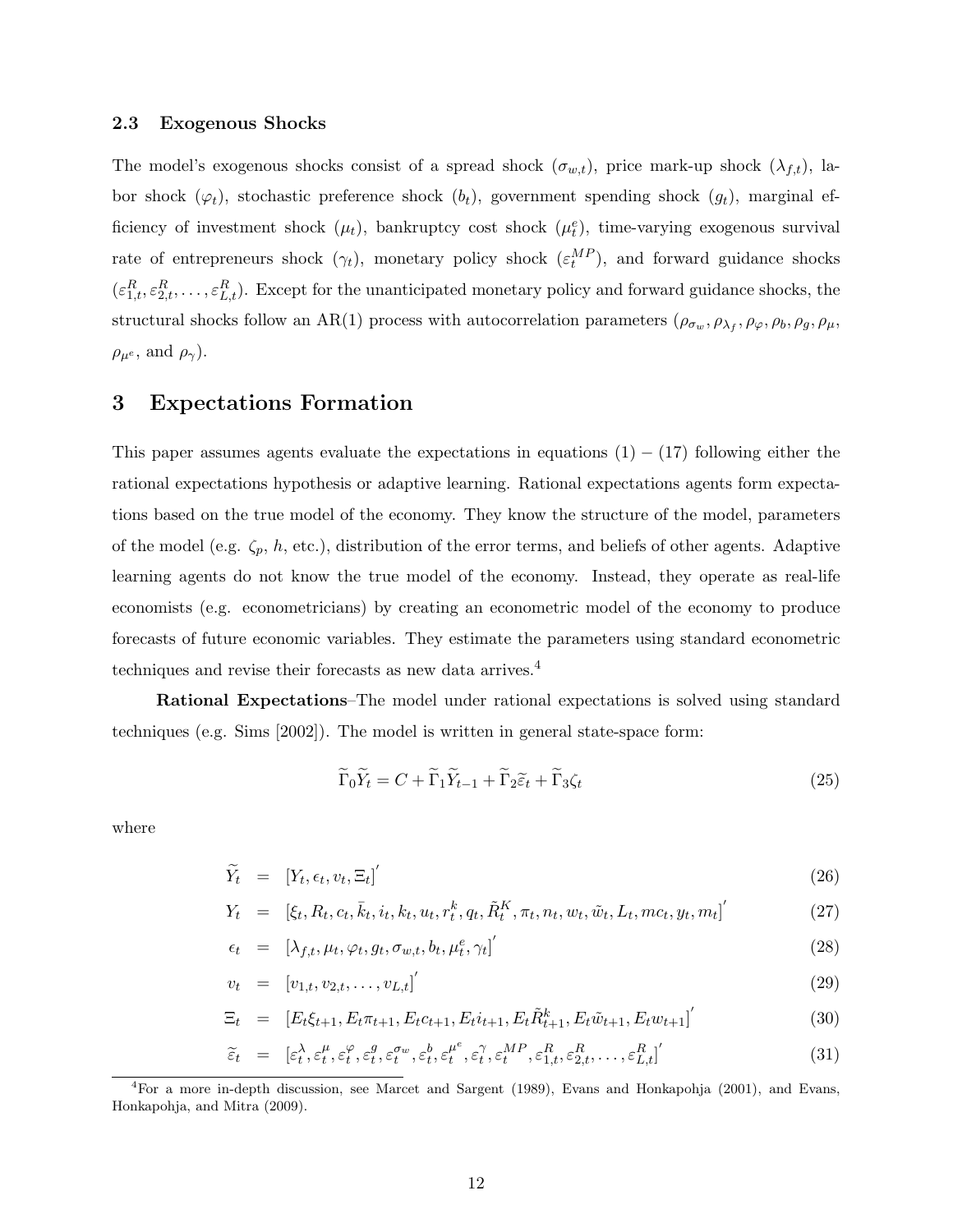$C$  denotes a vector of constants of required dimensions,  $Y_t$  defines a vector containing the model's endogenous variables,  $\epsilon_t$  is a vector of the model's exogenous processes, and  $\Xi_t$  denotes the vector of expectations. The i.i.d. structural disturbances and forward guidance shocks are contained in the vector  $\tilde{\varepsilon}_t$ . The expectational errors (e.g.  $\zeta_t^{\pi} = \pi_t - E_{t-1}\pi_t$ ) are contained in the vector  $\zeta_t$  of required dimensions. When using the technique proposed by Sims (2002) and the parameter values in Table 1 in Appendix A, the solution under rational expectations is

$$
\widetilde{Y}_t = \widetilde{C} + \xi_1 \widetilde{Y}_{t-1} + \xi_2 \widetilde{\varepsilon}_t \tag{32}
$$

where the matrices  $\tilde{C}$ ,  $\xi_1$ , and  $\xi_2$  are nonlinear functions of the model's parameters.<sup>5</sup>

Adaptive Learning–Adaptive learning agents evaluate the expectations in equations  $(1)$  – (17) by forming an econometric model and estimating the coefficients. This model is called the "Perceived Law of Motion" (PLM) and contains the variables that appear in the minimum state variable (MSV) solution that exists under rational expectations.<sup>6</sup> The PLM is given by

$$
Y_t = a + bY_{t-1} + cv_t + d\tilde{\epsilon}_t + ev_{1,t-1} + \varepsilon_t
$$
\n
$$
(33)
$$

where  $\tilde{\epsilon}_t = [\epsilon_t, \epsilon_t^{MP}]'$ .  $Y_t$ ,  $v_t$ , and  $\epsilon_t$  are defined as in the rational expectations model. In addition, the reader should note that  $v_t$  and  $\tilde{\bar{\epsilon}}_t$  can be expressed as

$$
v_t = \Phi v_{t-1} + \eta_t \tag{34}
$$

$$
\tilde{\epsilon}_t = \tilde{\phi}\tilde{\epsilon}_{t-1} + \bar{\epsilon}_t \tag{35}
$$

where  $\Phi$  is an  $L \times L$  matrix given by

$$
\Phi = \begin{bmatrix} 0 & 1 & 0 & 0 & \dots & 0 & 0 \\ 0 & 0 & 1 & 0 & \dots & 0 & 0 \\ 0 & 0 & 0 & 1 & \dots & 0 & 0 \\ \vdots & & & & \ddots & \vdots \\ 0 & 0 & 0 & 0 & \dots & 1 & 0 \\ 0 & 0 & 0 & 0 & \dots & 0 & 1 \\ 0 & 0 & 0 & 0 & \dots & 0 & 0 \end{bmatrix}
$$
(36)

<sup>5</sup>Section 4.1 contains a discussion of the model's parameter values.

 $6$ This paper utilizes a PLM that is based on the unique non-explosive rational expectations equilibrium.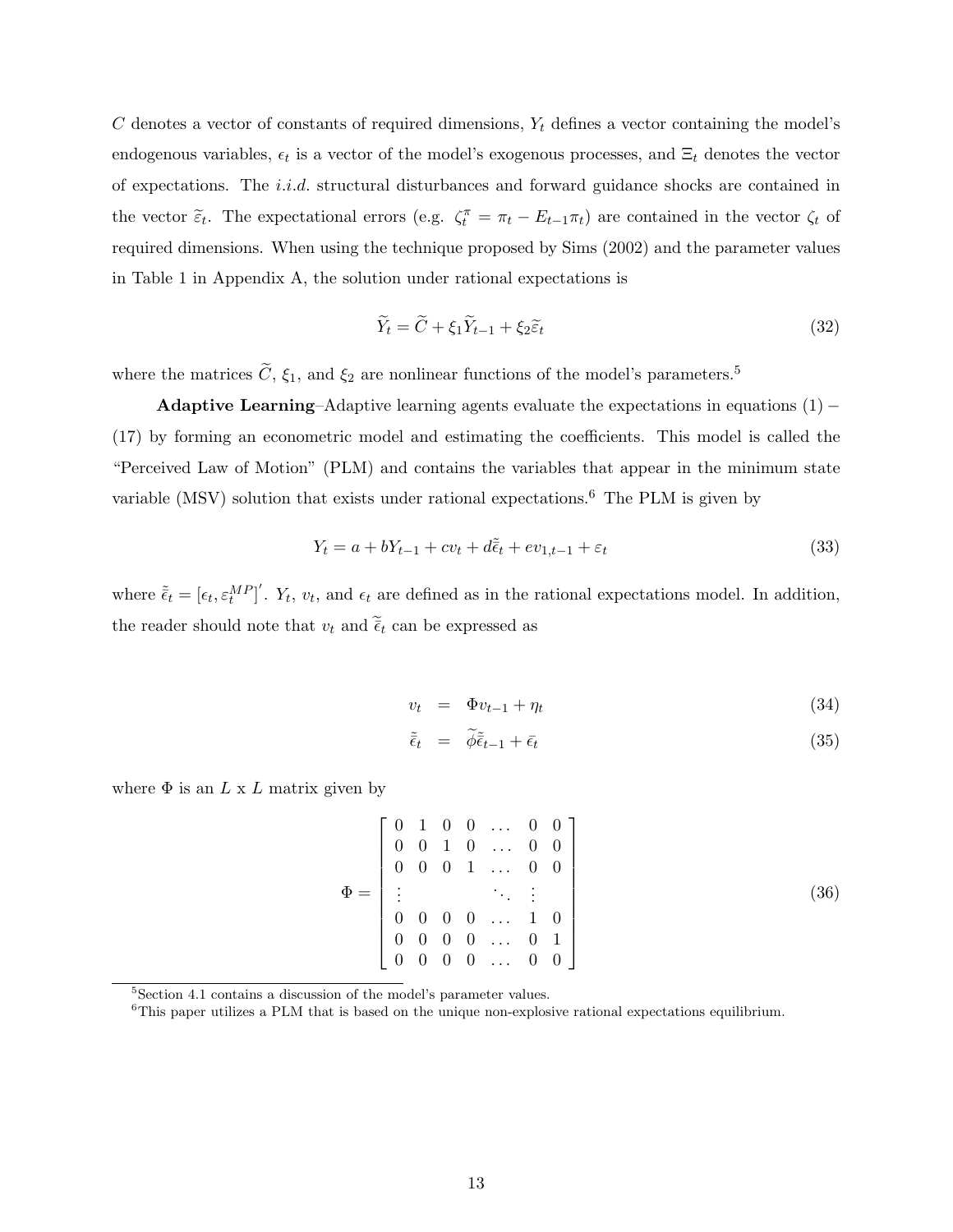and

$$
\eta_t = [\varepsilon_{1,t}^R, \varepsilon_{1,t}^R, \dots, \varepsilon_{L,t}^R]'
$$
\n
$$
\tilde{\phi} = \begin{bmatrix}\n\rho_{\lambda_f} & 0 & 0 & 0 & 0 & 0 & 0 & 0 & 0 \\
0 & \rho_{\mu} & 0 & 0 & 0 & 0 & 0 & 0 & 0 \\
0 & 0 & \rho_{\varphi} & 0 & 0 & 0 & 0 & 0 & 0 \\
0 & 0 & 0 & \rho_{g} & 0 & 0 & 0 & 0 & 0 \\
0 & 0 & 0 & 0 & \rho_{\sigma_w} & 0 & 0 & 0 & 0 \\
0 & 0 & 0 & 0 & \rho_{\sigma_w} & 0 & 0 & 0 & 0 \\
0 & 0 & 0 & 0 & 0 & \rho_{\mu_e} & 0 & 0 \\
0 & 0 & 0 & 0 & 0 & 0 & \rho_{\gamma_e} & 0 & 0 \\
0 & 0 & 0 & 0 & 0 & 0 & 0 & 0 & 0\n\end{bmatrix}
$$
\n(38)\n
$$
\tilde{\epsilon}_t = [\varepsilon_t^{\lambda}, \varepsilon_t^{\mu}, \varepsilon_t^{\mu}, \varepsilon_t^{\varepsilon}, \varepsilon_t^{\mu}, \varepsilon_t^{\mu}, \varepsilon_t^{\lambda}, \varepsilon_t^{\mu^e}, \varepsilon_t^{\gamma}, \varepsilon_t^{\mu^p}]'
$$
\n(39)

 $a, b, c, d$ , and e are unknown coefficient matrices of appropriate dimensions that adaptive learning agents estimate each period. The time subscript is not added to the PLM coefficients to highlight that adaptive learning agents believe their expectations to be optimal every period. They do not take into account they will be updating their beliefs in the future. However, the coefficients in the PLM will evolve each period as will be described later. Furthermore, the addition of  $v_{1,t-1}$  in the PLM is necessary.  $v_{1,t-1}$  is contained in the rational expectations solution but not found in the vector  $v_t$  as seen in equations (34) and (36).

This paper assumes the following time line of events for the learning expectations formation process:

- 1. At the beginning of period t, adaptive learning agents observe  $v_t$ , and  $\tilde{\tilde{\epsilon}}_t$  and add these variables to their information set.
- 2. Agents use previous period's estimates (i.e.  $a_{t-1}$ ,  $b_{t-1}$ ,  $c_{t-1}$ ,  $d_{t-1}$ , and  $e_{t-1}$ ) and  $Y_{t-1}$ ,  $v_t$ ,  $\tilde{\tilde{e}}_t$ , and  $v_{1,t-1}$  to construct forecasts of future endogenous variables.
- 3. The values of the endogenous variables contained in  $Y_t$  are realized.
- 4. Adaptive learning agents update their parameter estimates by computing a least squares regression of  $Y_t$  on 1,  $Y_{t-1}$ ,  $v_t$ ,  $\tilde{\tilde{\epsilon}}_t$ , and  $v_{1,t-1}$ .

Agents update their parameter estimates of the PLM by following the recursive least squares (RLS) formula

$$
\phi_t = \phi_{t-1} + \tau_t R_t^{-1} z_t (Y_t - \phi_{t-1}' z_t)'
$$
\n(40)

$$
R_t = R_{t-1} + \tau_t (z_t z_t' - R_{t-1}) \tag{41}
$$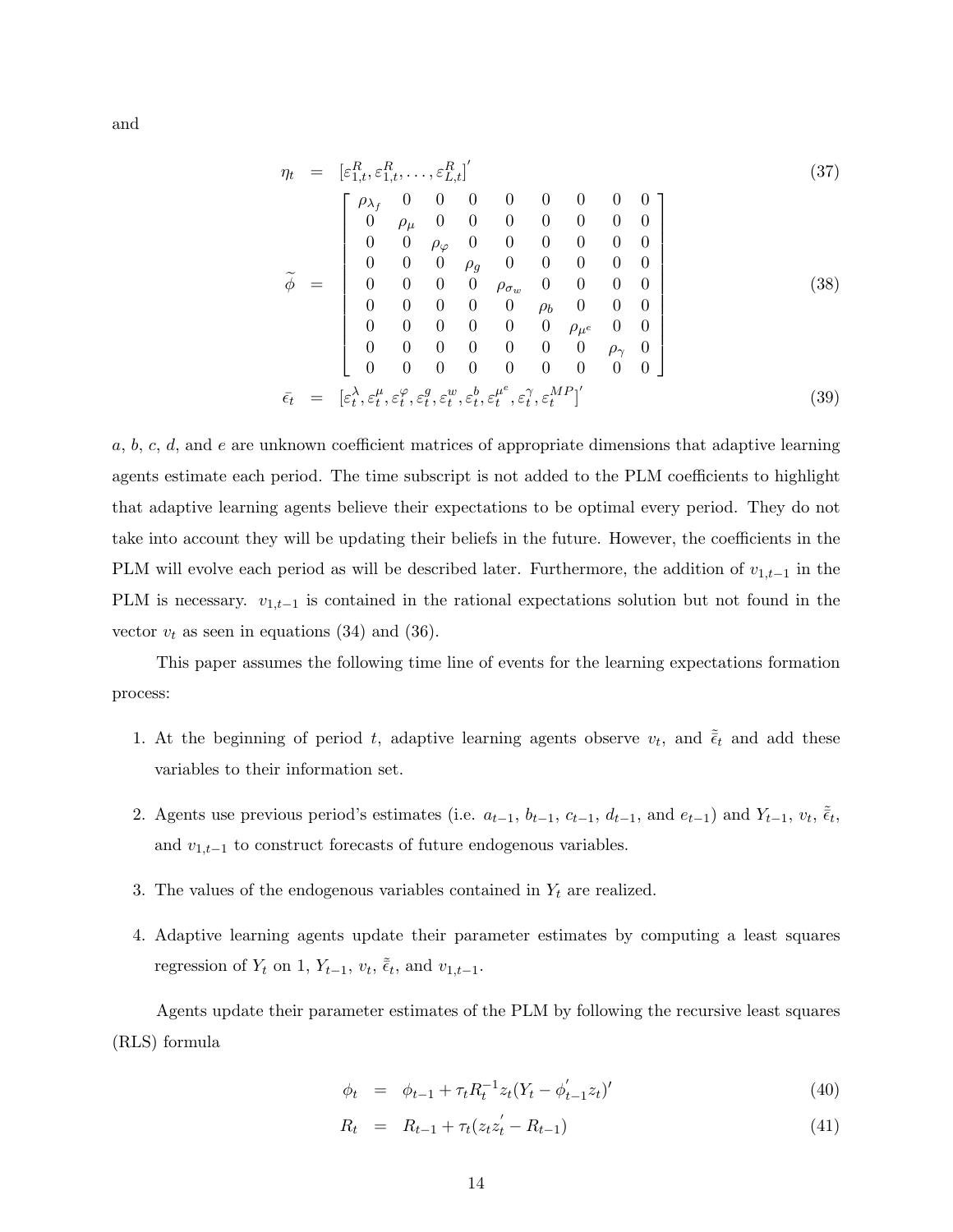where  $\phi = (a, b, c, d, e)'$  contains the PLM coefficients to be estimated and  $z_t \equiv [1, Y_{t-1}, v_t, \tilde{\epsilon}_t, v_{1,t-1}]'$ defines the regressors in the PLM.  $R_t$  is the precision matrix of the regressors in the PLM. Adaptive learning agents' recent prediction error is given by the last expression in (40). The "gain" parameter  $\tau_t$  governs the degree in which  $\phi_t$  responds to new information.

This current paper examines the discounted or constant gain learning (CGL) case in which the gain parameter is fixed to a certain value, that is,  $\tau_t = \overline{\tau}$ . As described in Evans and Honkapohja (2001), the coefficients will converge in distribution to their rational expectations counterparts with a variance proportional to  $\tau_t = \bar{\tau}$ . Under this scheme, recent observations also play a larger role when adaptive learning agents are updating their coefficients. This assumption allows agents to update their beliefs every period to new information (e.g. forward guidance) as is similar to real-life economists updating their forecasts as new data arrive.<sup>7</sup>

Adaptive learning agents solve for  $\hat{E}_t Y_{t+1}$  by using equation (33). Specifically, expectations are given by

$$
\hat{E}_t Y_{t+1} = (I_{18} + b_{t-1})a_{t-1} + b_{t-1}^2 Y_{t-1} + (b_{t-1}c_{t-1} + c_{t-1}\Phi)v_t \n+ (b_{t-1}d_{t-1} + d_{t-1}\tilde{\phi})\tilde{\epsilon}_t + b_{t-1}e_{t-1}v_{1,t-1} + e_{t-1}v_{1,t}
$$
\n(42)

Equation (42) is substituted into equations  $(1) - (17)$  to give the "Actual Law of Motion" (ALM):

$$
Y_t = \Gamma_0(\phi_{t-1}) + \Gamma_1(\phi_{t-1})Y_{t-1} + \Gamma_2(\phi_{t-1})v_t + \Gamma_3(\phi_{t-1})v_{t-1} + \Gamma_4(\phi_{t-1})\tilde{e}_t + \Gamma_5(\phi_{t-1})\tilde{e}_{t-1} \tag{43}
$$

The previous equation describes the evolution of the model's endogenous variables implied by the PLM in (33).

### 4 Results

#### 4.1 Parameterization

Table 1 in Appendix A displays the values of the parameters used in simulation. The values largely follow from empirical work by Del Negro et al. (2012) and Del Negro et al. (2013). There exists a high degree of habit formation in consumption with  $h = 0.71$ .  $a'' = 0.2$  indicates a smaller reaction of the rental rate of capital to changes in the capital utilization rate. The value of the price stickiness parameter implies that prices change once a year, which also corresponds to empirical work by Klenow and Malin (2011). The inclusion of a financial sector also adds additional credit

<sup>&</sup>lt;sup>7</sup>This approach is in contrast to the decreasing gain or RLS case in which  $\tau_t = t^{-1}$ . As described by Evans and Honkapohja (2001), this latter case implies past observations are equally weighted and the coefficients converge to their rational expectations counterparts with probability one as  $t \to \infty$ .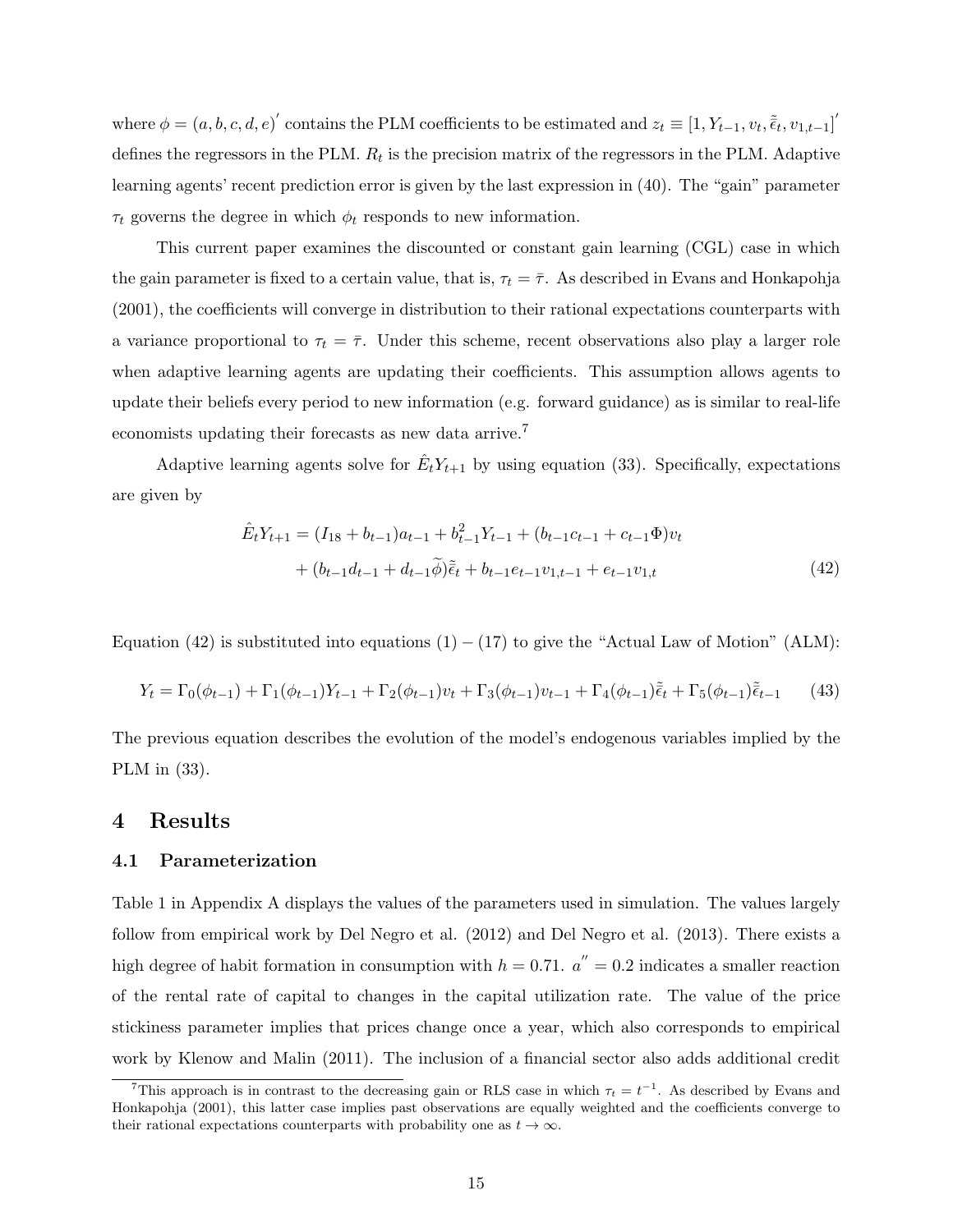market parameters. The survival rate of entrepreneurs is set to 0.99.  $\zeta_{sp,b}$  defines the elasticity of the spread  $(E_t(\tilde{R}_{t+1}^K - R_t))$  with respect to leverage  $(q_t^k + \bar{k}_t - n_t)$  and equals to 0.05. For simplicity, the structural shocks are assumed to be  $i.i.d.$  The distribution of the noise shocks is not assumed to be highly dispersed. There also is no covariance between the structural shocks.

This current paper uses the CGL model as described in Section 3. The CGL parameter,  $\bar{\tau}$ , is chosen to be 0.02. This value closely follows Orphanides and Williams (2005), Milani (2007), and Branch and Evans (2006).

The values of the monetary policy parameters in Table 1 closely match the existing literature. Monetary policy positively responds to output and positively adjusts at more than a one-to-one rate to inflation. The value of  $\chi_x$  closely follows Gilchrist, Ortiz, and Zakrajšek (2009) who estimated a medium-scale DSGE model with financial frictions. The value of the inflation feedback parameter (i.e.  $\chi_{\pi}$ ) closely follows empirical adaptive learning work by Milani (2007). In addition, L represents the length of central bank time-contingent forward guidance and is set equal to 12. This number is based off the FOMC September 2012 statement, which was one of its last announcements to exclusively use time-contingent forward guidance language. In this statement, the FOMC said "the Committee also decided today to keep the target range for the federal funds rate at 0 to 1/4 percent and currently anticipates that exceptionally low levels for the federal funds rate are likely to be warranted at least through mid-2015." The number of quarters from September 2012 to "mid-2015" is twelve when taking "mid-2015" to be at most the end of the third quarter of 2015.

### 4.2 Normal Economics Times

I first examine the differences between rational expectations and adaptive learning to forward guidance under the DSGE model with financial frictions. K-period impulse responses of output, investment, and inflation to negative one standard deviation forward guidance shocks under different expectations assumptions are examined in Figures 1 and  $2<sup>8</sup>$  In addition, adaptive learning impulse response functions cannot be computed using standard linear techniques as equation (43) exhibits a nonlinear structure. Thus, the following approach from Eusepi and Preston (2011) is utilized. The model is simulated twice for  $T+1+K$  periods where K is the impulse response horizon and is chosen to be twenty periods.<sup>9</sup> One simulation contains a negative one standard deviation forward guidance shock in period  $T+1$ . The impulse responses are given by the difference between the two simulations over the final  $K = 20$  periods. This process is repeated a large number of times and

<sup>&</sup>lt;sup>8</sup>The forward guidance shocks are found in equations  $(19)$  -  $(22)$ .

<sup>&</sup>lt;sup>9</sup>To ensure that the adaptive learning coefficients converge to its stationary distribution,  $T$  is chosen to be a large number.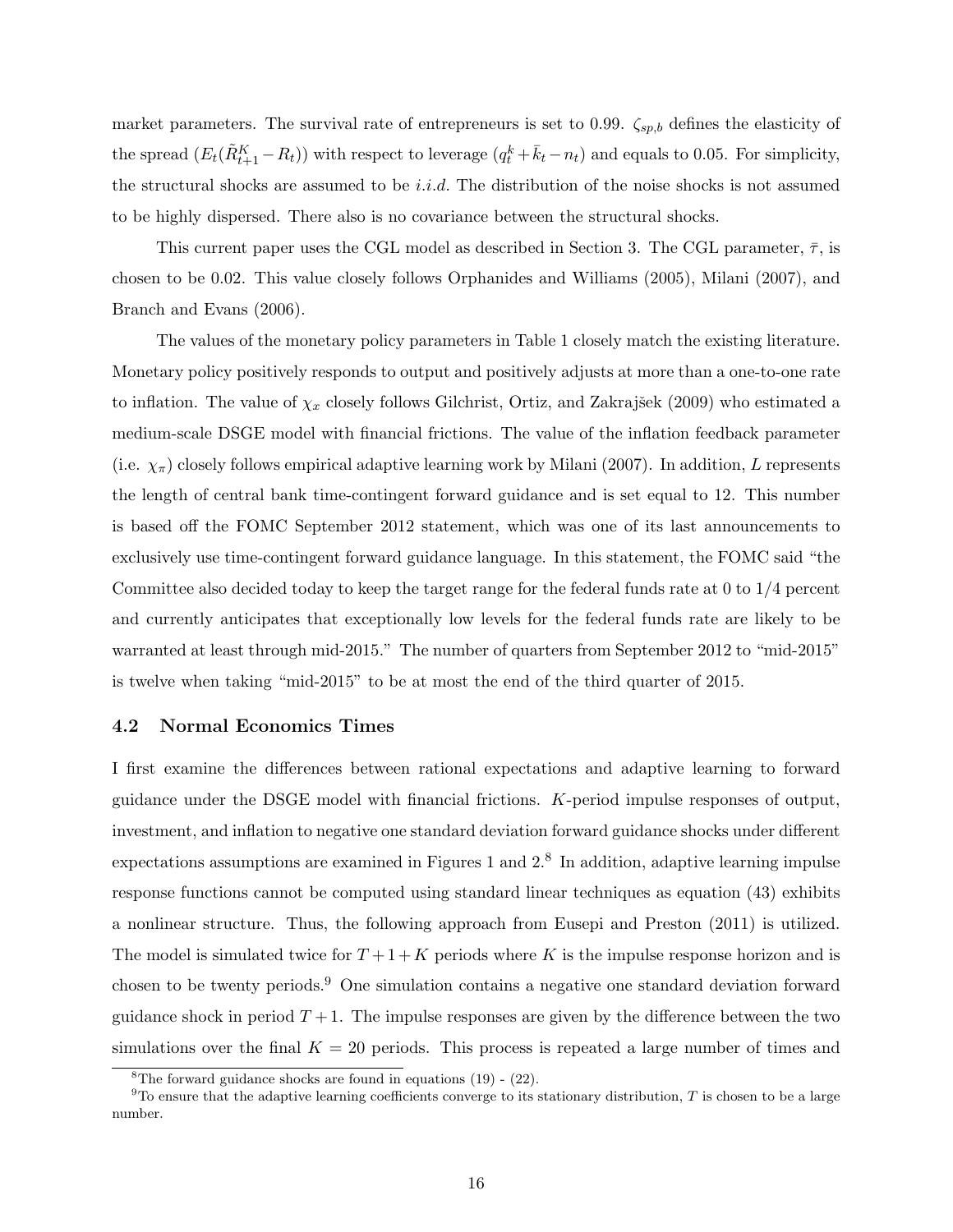the average is taken to arrive at the reported impulse response function. Furthermore, the solid lines in Figures 1 and 2 represent rational expectations impulse response functions. The dashed lines denote the adaptive learning impulse response functions with 95% confidence bands given by the dotted lines.<sup>10</sup>

Figures 1 and 2 show that the macroeconomic variables overall display a stronger reaction to forward guidance under rational expectations than adaptive learning. Even though forward guidance has stimulative effects on both expectations assumptions, the adaptive learning output path exhibits a smaller reaction to forward guidance shocks than rational expectations. Rational expectations agents' forecasts are based on the true model of the economy. Consequently, rational expectations agents understand the effects that statements about the future interest rate have on future macroeconomic variables. However, adaptive learning agents are unable to base their expectations on the true model of the economy as they are not endowed with that knowledge. Instead, they estimate the effects of forward guidance utilizing an econometric model of the economy. Adaptive learning agents are continually adjusting their forecasts each period causing a smaller reaction to forward guidance. In addition, the inclusion of a financial sector contributes to the differences between adaptive learning and rational expectations. The financial sector produces additional variables to forecast and more inertial behavior (lagged variables) in the PLM relative to a model without financial frictions (e.g. Cole [2015]). Therefore, adaptive learning agents are slower to understand the positive effects of forward guidance on the economy.

Overall, the message from this section is that rational expectations exhibits a stronger reaction to forward guidance and a financial sector compounds the differences between the two types of agents. When the central bank communicates forward guidance to agents, the adaptive learning path of output is different than rational expectations. Rational expectations agents precisely understand the effects forward guidance has on macroeconomic variables as they base their beliefs on the true model of the economy. However, the expectations of adaptive learning agents are slower to adjust to forward guidance statements as they base their forecasts on an estimated model of the economy. The presence of financial frictions also creates a slower response of adaptive learning to forward guidance than rational expectations.

### 4.3 Economic Crisis

Central bank forward guidance was implemented in response to the 2007-2009 financial crisis. With that event in mind, this section examines the effects of forward guidance during a period of eco-

 $10$ To make sure that adaptive learning agents' beliefs are not explosive, a projection facility is utilized.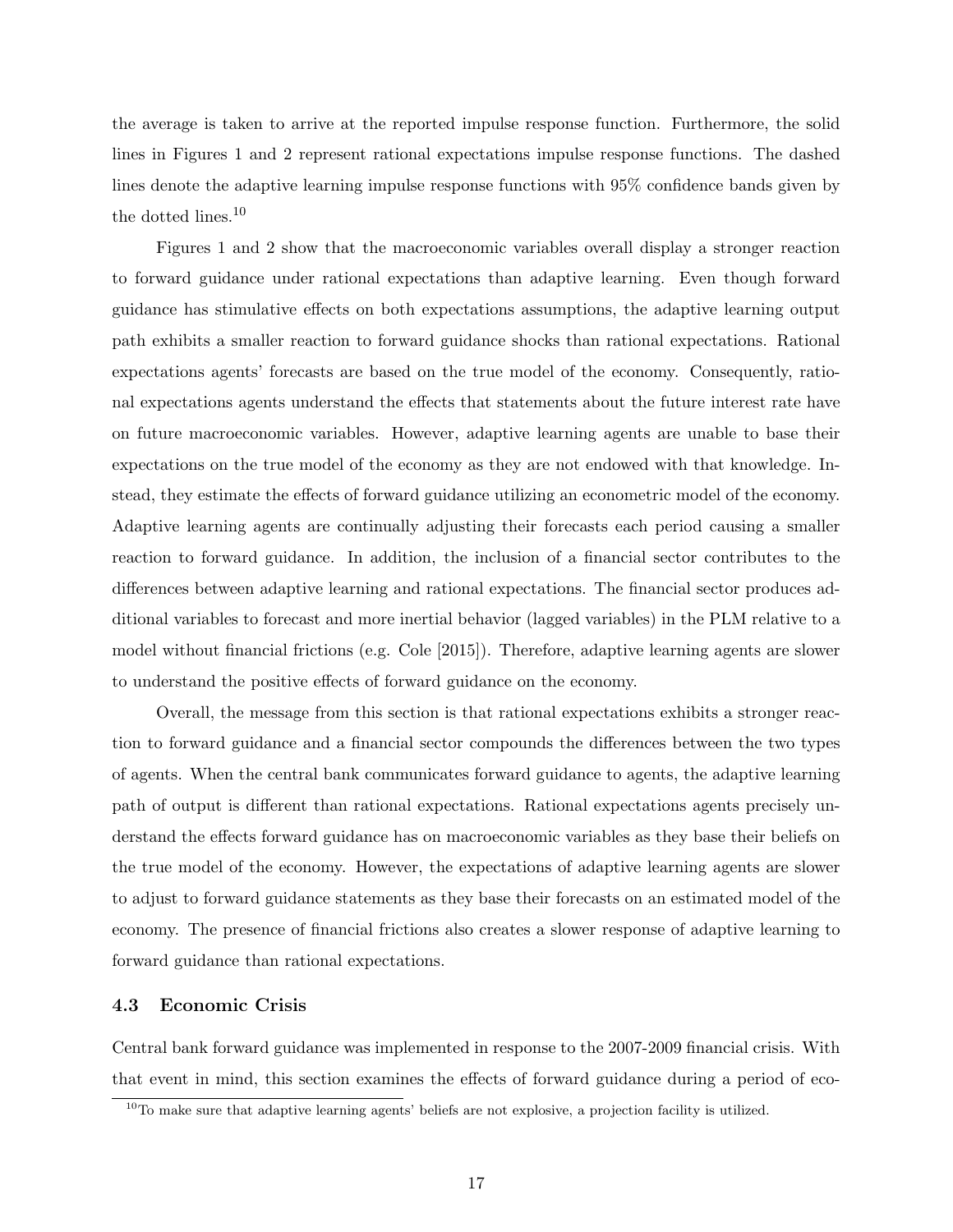nomic crisis (e.g. a recession) under both rational expectations and adaptive learning assumptions. Specifically, the central bank communicates forward guidance information such that the interest rate  $R = 0$  throughout the recession and forward guidance horizon. The policy simulation is described next and is motivated by similar exercises in Cole (2015) and Del Negro et al. (2012).

The model is first simulated until period  $T + 1$ . This time frame reflects a period of economic stability (e.g. the period before the Great Recession). In period  $T + 1$ , the economy experiences a recession that lasts six periods.<sup>11</sup> A large negative spread shock impacts the model in period  $T + 1$ followed by a sequence of five more adverse spread shocks.<sup>12</sup> To counter the adverse effects in the economy, the central bank implements forward guidance. It communicates to the public that the interest rate will equal  $\bar{R} = 0$  in period  $T + 1$  and L periods into the future. This forward guidance announcement corresponds to an unanticipated change in the interest rate in period  $T + 1$  and anticipated changes in the interest rate in periods  $T+2$  through  $T+L+1$ . Specifically, the central bank chooses the unanticipated monetary policy shock,  $\varepsilon_{T+1}^{MP}$ , and the anticipated forward guidance shocks  $\eta_{T+1} = [\varepsilon_{1,T+1}^R, \varepsilon_{2,T+1}^R, \ldots, \varepsilon_{L,T+1}^R]$  such that the nominal interest rate equals 0 from the time period  $T+1$  through  $T+L+1$ . In addition, the length of the central bank's forward guidance spans a recession and normal times since  $L = 12$ . If agents expect the interest rate to be lower than usual even during economic expansions, that is, normal times, forward guidance can have additional stimulative effects. The central bank also assumes that agents form their expectations via the rational expectations hypothesis. This expectations formation scheme is the standard assumption in macroeconomic models. The same forward guidance is then given to adaptive learning agents in order to examine the differences between the two types of expectations formation assumptions.

The previously described exercise assumes that the central bank is committed to keeping the interest rate at zero throughout the forward guidance horizon. Rational expectations agents precisely understand how the central bank's forward guidance statements affect the economy. Thus, the interest rate equals  $\bar{R} = 0$  throughout the forward guidance horizon. However, adaptive learning agents have an incomplete model of the economy when forming expectations. By giving adaptive learning agents the same forward guidance information that was given to rational expectations agents, the interest rate will not achieve a model implied  $\bar{R}=0$  throughout the forward guidance horizon. To model the central bank promising to keep  $\bar{R}=0$  over the forward guidance horizon and ensure the interest rate is the same value in both rational expectations and adaptive learning, this policy exercise follows Cole (2015) such that the central bank chooses  $\varepsilon_t^{MP}$  each period to

<sup>&</sup>lt;sup>11</sup>The recession's length is chosen in accordance with the National Bureau of Economic Research's definition of the 2007-2009 Great Recession.

 $12$ After the recession, the shocks are drawn from a normal distribution.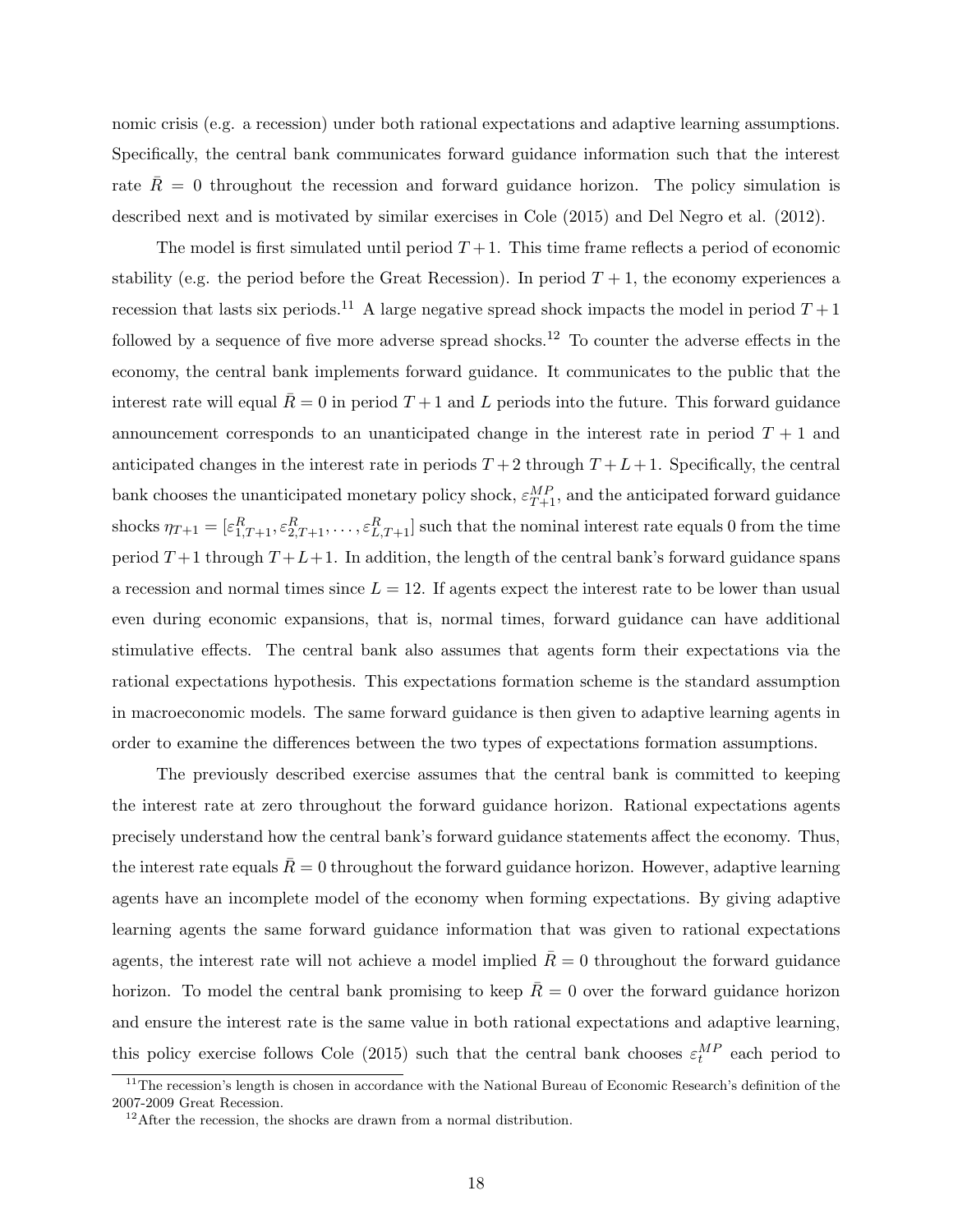guarantee that  $R = 0$ .

The spread shock operates through the financial sector to cause a downturn in the economy. A higher spread implies banks perceive entrepreneurs to be riskier, and thus, borrowing costs and cost of capital for firms increase. This result hinders firms from receiving capital from entrepreneurs. Lower economic activity results from less capital being channeled to the production side of the economy. Furthermore, the modeling of a recession via a spread shock closely matches the data. Del Negro et al. (2013) show that spread shocks accounted for about half the decline in output growth during the Great Recession in the U.S.

Figure 3 displays the macroeconomic effects of forward guidance during an economic recession. The difference between rational expectations and adaptive learning of different macroeconomic variables is plotted. A positive value indicates the macroeconomic variable's value is higher under rational expectations than adaptive learning. If the value is negative, the value of the macroeconomic variable is lower under rational expectations than adaptive learning. The figure shows that the stimulative economic effects of forward guidance are overstated under rational expectations than adaptive learning. Specifically, the value of output in the top panel of Figure 3 is higher under rational expectations than adaptive learning across the entire forward guidance horizon.

What accounts for the higher response of output to forward guidance under rational expectations than adaptive learning? The first source comes from the financial sector of the model. In the bottom three panels of Figure 3, differences occur between the responses of rational expectations and adaptive learning to forward guidance. However, the disparity is greater under investment than consumption and inflation indicating that financial elements are driving the disparity in output between rational expectations and adaptive learning. The differences between the amount of the knowledge rational expectations and adaptive learning agents have about the economy also influence the results seen in Figure 3. Since they construct forecasts using the true model of the economy, rational expectations agents precisely understand how central bank forward guidance will stimulate the economy. However, adaptive learning agents do not know the true model of the economy when constructing their expectations. Since they use an econometric model to build their forecasts, adaptive learning agents estimate the effects of forward guidance on the economy. Thus, they fail to understand all of the positive benefits of forward guidance.

The results in this section also relate to the "the forward guidance puzzle" found in Del Negro et al. (2012). Their paper showed that central bank forward guidance produced an exceedingly large reaction of the macroeconomic variables in relation to the data. Del Negro et al. (2012) also solved expectations via the rational expectations hypothesis. In addition, the model in this present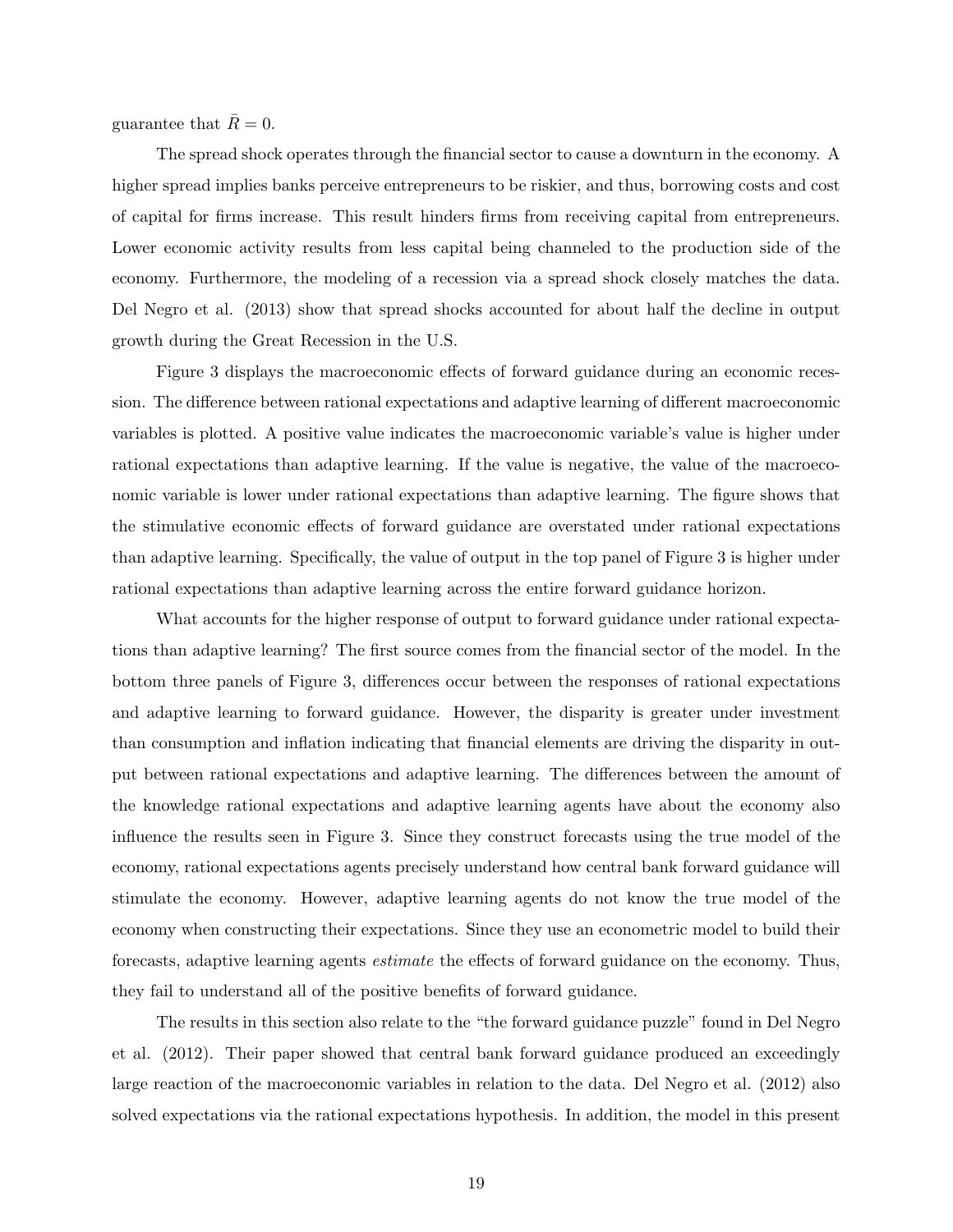paper is based on the model in Del Negro et al. (2012), but is solved under both the assumptions of rational expectations and adaptive learning. As shown in the top panel of Figure 3, the value of output exhibits a much larger and more favorable reaction to forward guidance under rational expectations than adaptive learning. Thus, this paper suggests that the extreme responses of the macroeconomic variables to forward guidance found in Del Negro et al. (2012) could be due to the expectations assumption.

Overall, the effect of forward guidance is overstated when agents form beliefs via the rational expectations hypothesis rather than adaptive learning. Since they construct forecasts of future endogenous variables using the true model of the economy, rational expectations agents precisely understand the positive effects of forward guidance. However, adaptive learning agents have partial knowledge about the true model of the economy, and must estimate the effects of forward guidance using an econometric model. In addition, financial factors play an important role in explaining the more favorable response of output to forward guidance under rational expectations than adaptive learning. Specifically, the differences in investment between rational expectations and adaptive learning drive the disparity in output. The results of adaptive learning to forward guidance also seem to match the data better than rational expectations.

#### 4.4 Importance of Financial Frictions

While the previous section commented on the importance of credit frictions, this current section investigates in depth how the addition of financial frictions to a standard DSGE model affects the differences between rational expectations and adaptive learning to forward guidance statements. This examination is important for two reasons. Financial frictions play an integral part of an economy. Del Negro et al. (2013) show that spread shocks emanating from the financial sector contributed to about half the decrease in U.S. output during the 2007-2009 financial crisis. In addition, the inclusion of a financial component in modern macroeconomic models is not standard practice. This exclusion may leave out an important channel through which forward guidance operates.

The impulse responses of macroeconomic variables to forward guidance shocks across rational expectations and adaptive learning assumptions are computed under different values of  $\zeta_{spb}$ . This parameter defines the elasticity of the spread with respect to leverage of entrepreneurs and governs the strength of the financial sector's influence on the economy. When  $\zeta_{spb}$  decreases, the influence of entrepreneurs' leverage (i.e. the ratio of the value of capital to net worth) on the economy diminishes, that is, the effects of financial conditions on the economy decrease. Therefore, the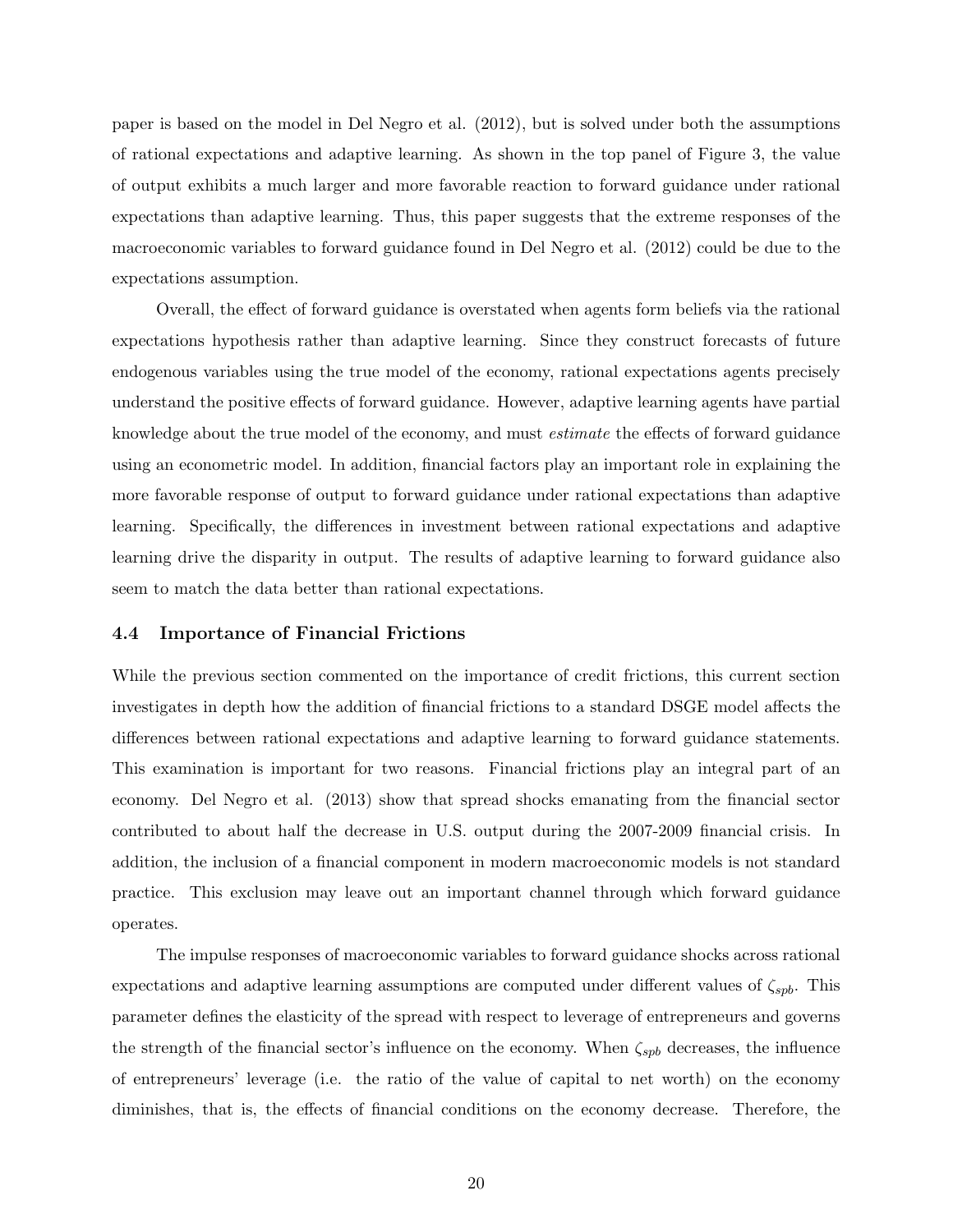results of Section 4.2 are examined under the baseline case of  $\zeta_{spb} = 0.05$  as well as  $\zeta_{spb} = 0.001$  to show the contribution of the financial sector to the differences between rational expectations and adaptive learning to forward guidance.

Figures 4 and 5 show that the addition of a financial sector into a standard New Keynesian model amplifies the disparity between rational expectations and adaptive learning to forward guidance. The top rows in the figures display the difference in output between the two expectations formation schemes to forward guidance shocks under different values of  $\zeta_{spb}$ . When the effect of financial conditions on the economy diminishes, that is,  $\zeta_{spb} = 0.001$ , the differences between rational expectations and adaptive learning to forward guidance reduce. However, when financial factors are allowed to exist, that is,  $\zeta_{spb} = 0.05$ , the disparity between the two increases. As financial conditions play a bigger role in the economy, a bigger "wedge" exists between the output responses of rational expectations and adaptive learning to forward guidance. Thus, the removal of financial frictions from standard DSGE models leaves out an important channel through which forward guidance operates.

The impulse responses of investment in the bottom rows of Figures 4 and 5 also show how the addition of a financial sector can exacerbate the differences between rational expectations and adaptive learning to forward guidance statements. The same type of large wedge that exists between rational expectations and adaptive learning under output is apparent under investment. When credit frictions play a larger role on the economy (e.g.  $\zeta_{spb} = 0.05$ ), adaptive learning agents' forecasting model is more influenced by the financial sector. Thus, bigger differences between rational expectations and adaptive learning exist.

This exacerbated difference can also be seen when examining the results of this paper in comparison to a DSGE model in which the financial sector is removed. In Cole (2015), the model of the economy was based on a smaller scale DSGE model without financial frictions. During an economic crisis and in response to forward guidance, output was lower under adaptive learning than rational expectations. With the inclusion of a financial sector in the present paper, the differences in output between rational expectations and adaptive learning during the economic crisis exercise in Section 4.3 are larger than in Cole (2015). The addition of the financial sector includes more inertia in the PLM and more variables to forecast (e.g.  $E_t \tilde{R}^k_{t+1}$ ), and thus, more overall differences between rational expectations and adaptive learning. The adaptive learning agents must estimate how forward guidance will alleviate the recession by forecasting not only future variables concerning households and firms, but also the financial sector. This creates more errors by the adaptive learning agents relative to their rational expectations counterparts causing the effects of forward guidance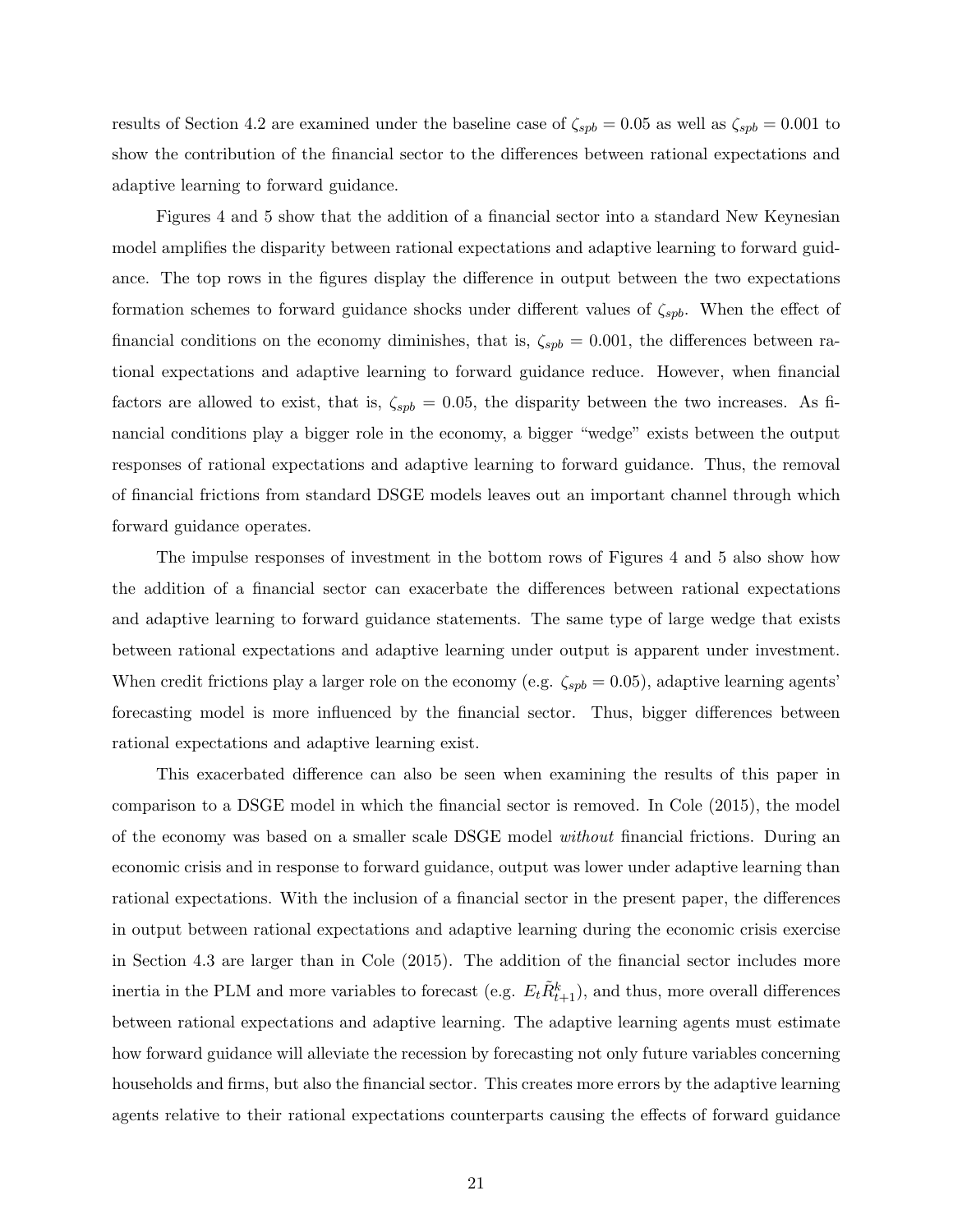to be greatly overstated under rational expectations relative to adaptive learning.

Overall, the findings in this section suggest a key takeaway for policymakers. If monetary policymakers want to understand the effects of forward guidance and utilize macroeconomic models with the standard assumptions of rational expectations and frictionless financial markets, the results may be potentially misleading. This section shows that the addition of financial frictions into a standard macroeconomic model exacerbates the differences between the responses of rational expectations and adaptive learning to forward guidance.

### 4.5 Alternative Constant Gains

This section examines the importance of financial frictions for forward guidance effectiveness when the degree in which adaptive learning agents discount previous observations is changed. Specifically, the financial friction "wedge" that exists between the responses of rational expectations and adaptive learning to forward guidance is examined to see how sensitive it is to different values of  $\bar{\tau}$ . The exercise in Section 4.2 is rerun under the baseline value of  $\zeta_{spb} = 0.05$ . Lower and higher values of  $\bar{\tau}$  are also chosen. To capture adaptive learning agents placing less weight on new information, the results are examined under  $\bar{\tau} = 0.001$  represented by the dotted line in Figure 6. To capture adaptive learning agents placing more weight on new information, the results are examined under  $\bar{\tau}=0.03$  represented by the dashed line. The benchmark rational expectations impulse response functions are also displayed and denoted by the solid line in Figure 6.

Figure 6 shows that the degree in which financial frictions amplify the differences between rational expectations and adaptive learning depends on the value of  $\bar{\tau}$ . When adaptive learning agents place more weight on previous observations, that is, as  $\bar{\tau}$  increases, financial conditions in the economy have a bigger impact on their forecasts. Thus, output does not exhibit as strong of a response to forward guidance as under a lower value of  $\bar{\tau}$ . Figure 6 shows a larger wedge between rational expectations and adaptive learning to forward guidance under  $\bar{\tau} = 0.03$  than  $\bar{\tau} = 0.001$ from the time of the announcement of the forward guidance shock to its realization. As adaptive learning agents weight previous observations less, that is, as  $\bar{\tau}$  decreases, their beliefs and forecasts should not vary as much from the previous period. Consequently, current financial conditions in the economy do not play as big of a role in their forecasts. Thus, the financial friction wedge between rational expectations and adaptive learning diminishes. Figure 6 shows the smaller difference between rational expectations and CGL with  $\bar{\tau} = 0.001$  from the time of the announcement of the forward guidance shock to its realization.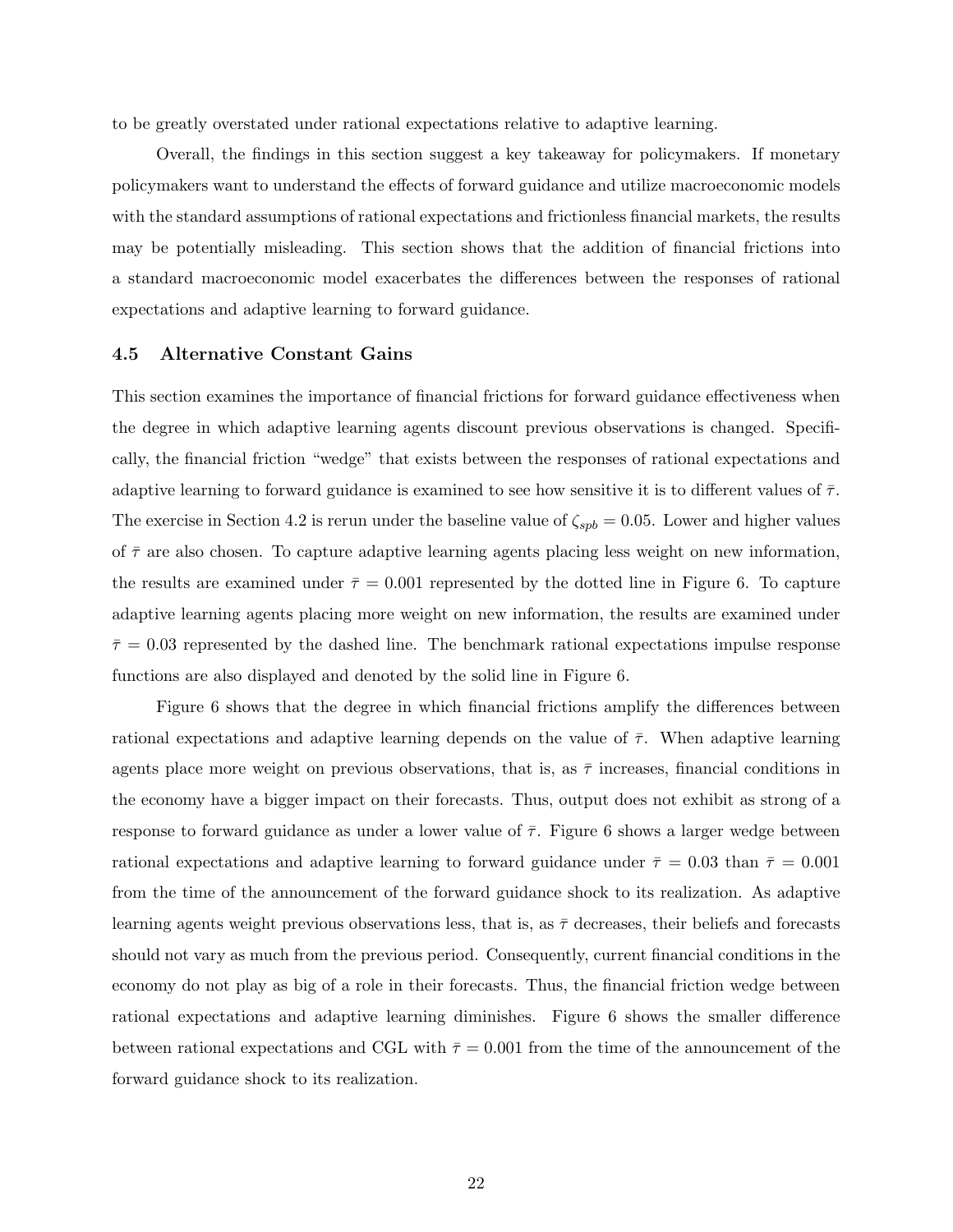### 5 Conclusion

The 2007-2009 global financial crisis caused central banks around the world to implement the unconventional monetary policy of forward guidance to stimulate their economies. The effectiveness of forward guidance hinges on two key channels–expectations and financial markets–that are largely overlooked in standard macroeconomic models. The standard expectations formation assumption is the rational expectations hypothesis, while frictionless financial markets are largely assumed for convenience. Thus, it is of interest to investigate the effectiveness of forward guidance when the rational expectations assumption has been relaxed and credit frictions are included.

This paper utilizes a medium scale DSGE model with financial frictions to compare the effects of forward guidance under both rational expectations and adaptive learning. The results show that the addition of financial markets into a DSGE model amplifies the differences between rational expectations and adaptive learning to forward guidance statements. Adaptive learning agents do not respond as strongly to a forward guidance shock relative to their rational expectations counterparts. During a period of economic crisis (e.g. a recession), output under rational expectations also displays more favorable responses to forward guidance than under adaptive learning. Rational expectations agents form their forecasts based on the true model of the economy, and thus, can understand how forward guidance will precisely help the economy. However, adaptive learning agents must estimate the effects of forward guidance on the economy as their forecasts are based on an econometric model of the economy. In addition, the differences between the responses of rational expectations and adaptive learning to forward guidance reduce as the effect of financial frictions in the model diminishes. These differences between the two expectations formations are also magnified when compared to an analysis without financial frictions (e.g. Cole [2015]). The additional inertia in the PLM, more financial sector variables to forecast, and the fact that adaptive learning agents estimate the effects of forward guidance create bigger differences between the two types of expectation assumptions. Furthermore, these results are especially important to policymakers. If they want to understand the effects of forward guidance on the economy, monetary policymakers should consider the way in which expectations and financial frictions are modeled.

There are other modifications to the model presented in this paper that are worth noting. For example, the credibility of central bank forward guidance announcements could be examined as in Dong (2014). In the model presented above, agents believe the forward guidance statements, and the central bank implements its forward guidance promises. However, the results could be examined when agents do not completely believe the central bank will follow through with its forward guidance statements. The type of forward guidance could also be changed. This current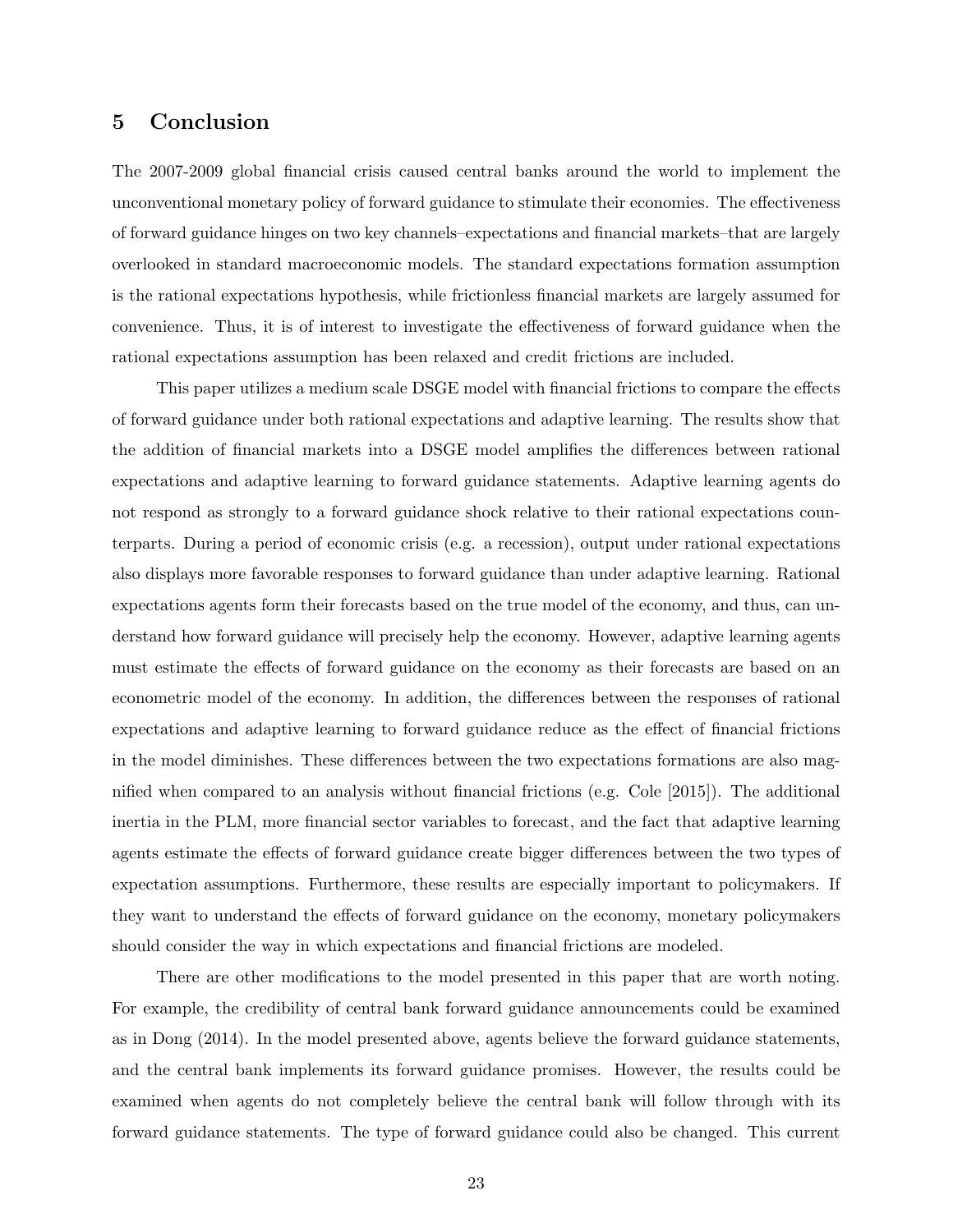paper examines time-contingent forward guidance in which the central bank communicates the end date of forward guidance. Forward guidance could be state-contingent in which the completion date of central bank forward guidance is linked to economic conditions (e.g. unemployment rate and output). The RLS formula could also be modified to allow agents to better track structural changes in the economy as described in Marcet and Nicolini (2003) and Milani (2014). Specifically, the gain parameter would be a constant if the recent prediction errors were large and decreasing if the recent prediction errors were small. Overall, the roles of expectations and financial frictions are important to understand when examining the effects of forward guidance on the economy.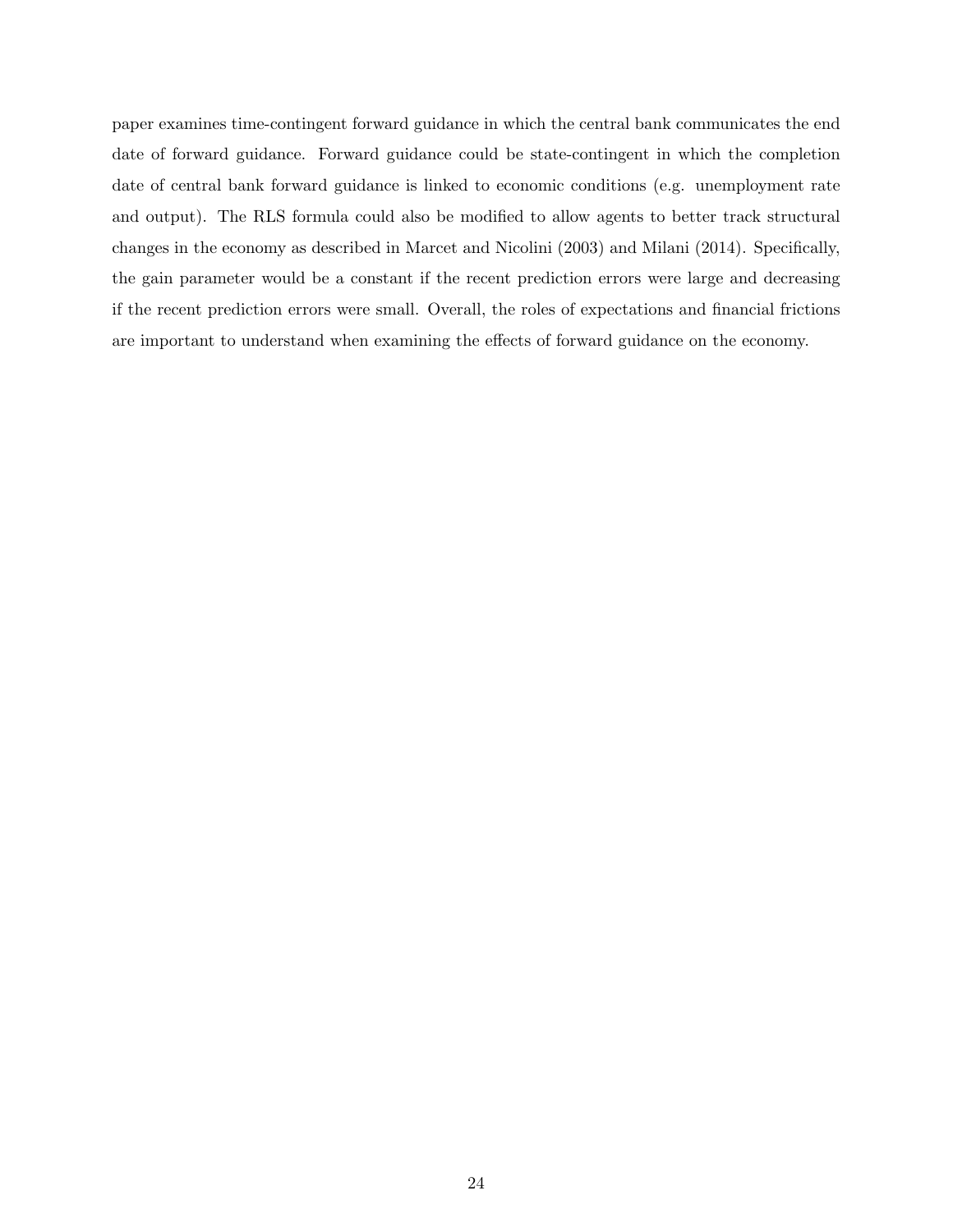### References

Bernanke, B. S., Gertler, M., and Gilchrist, S. (1999). The financial accelerator in a quantitative business cycle framework. Handbook of macroeconomics, 1:1341–1393.

Branch, W. A. and Evans, G. W. (2006). A simple recursive forecasting model. *Economics Letters*, 91(2):158–166.

Calvo, G. (1983). Staggered prices in a utility-maximizing framework. Journal of Monetary Economics, 12(3):383–398.

Caputo, R., Medina, J. P., and Soto, C. (2010). The financial accelerator under learning and the role of monetary policy. Documentos de Trabajo (Banco Central de Chile), (590):1.

Carlstrom, C., Fuerst, T., and Paustian, M. (2012). Inflation and output in new keynesian models with a transient interest rate peg (Working Paper No. 459). Retrieved from: http://www.bankofengland.co.uk/research/documents/workingpapers/2012/wp459.pdf.

Christiano, L., Motto, R., and Rostagno, M. (2009). Financial factors in economic fluctuations. Manuscript, Northwestern University and European Central Bank.

Cole, S. (2015). Learning and the effectiveness of central bank forward guidance. Technical report, Working paper, UC-Irvine.

De Graeve, F., Ilbas, P., and Wouters, R. (2014). Forward guidance and long term interest rates: Inspecting the mechanism. Sveriges Riksbank Working Paper Series, (292).

Del Negro, M., Eusepi, S., Giannoni, M. P., Sbordone, A. M., Tambalotti, A., Cocci, M., Hasegawa, R., and Linder, M. H. (2013). The frbny dsge model. FRB of New York Staff Report, (647).

Del Negro, M., Giannoni, M., and Patterson, C. (2012). The forward guidance puzzle. FRB of New York Staff Report, (574).

Dong, B. (2014). Forward guidance and credible monetary policy. Technical report, Working paper, University of Virginia.

Eggertsson, G. B. and Woodford, M. (2003). The zero bound on interest rates and optimal monetary policy. *Brookings Papers on Economic Activity*,  $(1)$ :139–211.

Eusepi, S. and Preston, B. (2010). Central bank communication and expectations stabilization. American Economic Journal: Macroeconomics, 2(3):235–271.

Eusepi, S. and Preston, B. (2011). Expectations, learning, and business cycle fluctuations. American Economic Review, 101(6):2844–72.

Evans, G. W. and Honkapohja, S. (2001). Learning and expectations in macroeconomics. Princeton University Press.

Evans, G. W. and Honkapohja, S. (2013). Learning as a rational foundation for macroeconomics and finance. Rethinking Expectations: The Way Forward for Macroeconomics, 68.

Evans, G. W., Honkapohja, S., and Mitra, K. (2009). Anticipated fiscal policy and adaptive learning. Journal of Monetary Economics, 56(7):930–953.

Gilchrist, S., Ortiz, A., and Zakrajšek, E. (2009). Credit risk and the macroeconomy: Evidence from an estimated dsge model. Unpublished manuscript, Boston University.

Honkapohja, S. and Mitra, K. (2005). Performance of inflation targeting based on constant interest rate projections. Journal of Economic Dynamics and Control, 29(11):1867–1892.

Klenow, P. J. and Malin, B. A. (2010). Microeconomic evidence on price-setting. Handbook of Monetary Economics, 3:231–284.

Kool, C. J. and Thornton, D. L. (2012). How effective is central bank forward guidance? FRB of St. Louis Working Paper No.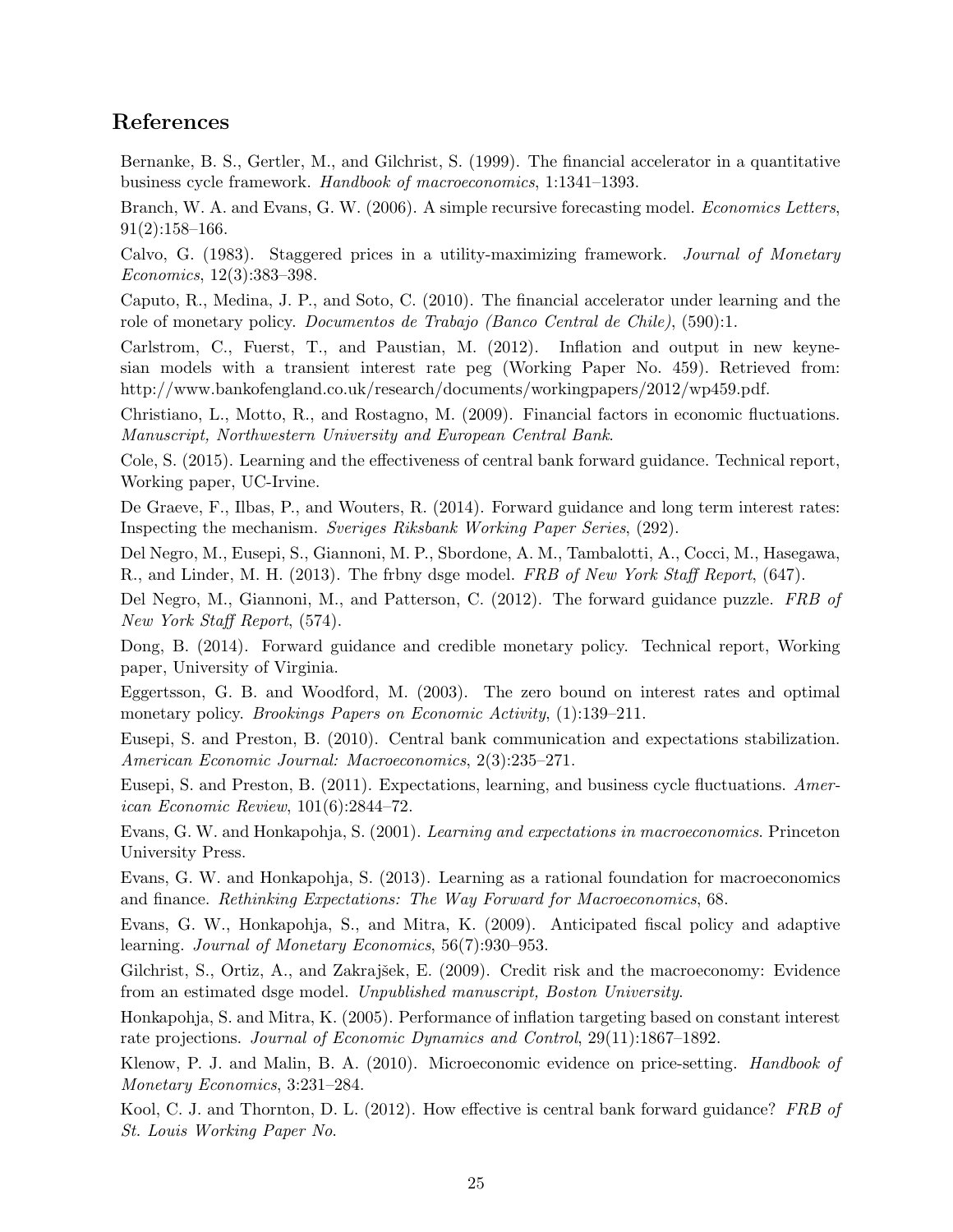Kreps, D. M. (1998). Anticipated utility and dynamic choice. In Jacobs, D. P., Kalai, E., and Kamien, M. I., editors, Frontiers of Research in Economic Theory: The Nancy L. Schwartz Memorial Lectures, pages 242–274. Cambridge University Press.

Laséen, S. and Svensson, L. E. (2011). Anticipated alternative policy rate paths in policy simulations. International Journal of Central Banking.

Levin, A., López-Salido, D., Nelson, E., and Yun, T. (2010). Limitations on the effectiveness of forward guidance at the zero lower bound. International Journal of Central Banking.

Marcet, A. and Nicolini, J. P. (2003). Recurrent hyperinflations and learning. The American Economic Review, 93(5):1476–1498.

Marcet, A. and Sargent, T. J. (1989). Convergence of least squares learning mechanisms in selfreferential linear stochastic models. Journal of Economic Theory, 48(2):337–368.

McKay, A., Nakamura, E., and Steinsson, J. (2015). The power of forward guidance revisited. Technical report, National Bureau of Economic Research.

Milani, F. (2007). Expectations, learning and macroeconomic persistence. *Journal of Monetary* Economics, 54(7):2065–2082.

Milani, F. (2014). Learning and time-varying macroeconomic volatility. Journal of Economic Dynamics and Control, 47:94–114.

Mitra, K., Evans, G. W., and Honkapohja, S. (2012). Fiscal policy and learning. *Bank of Finland* Research Discussion Paper, (5).

Orphanides, A. and Williams, J. C. (2005). The decline of activist stabilization policy: Natural rate misperceptions, learning, and expectations. Journal of Economic Dynamics and Control, 29(11):1927–1950.

Schmitt-Grohé, S. and Uribe, M. (2012). What's news in business cycles. Econometrica, 80(6):2733–2764.

Sims, C. A. (2002). Solving linear rational expectations models. Computational Economics,  $20(1):1-20.$ 

Slobodyan, S. and Wouters, R. (2012). Learning in an estimated medium-scale dsge model. *Journal* of Economic Dynamics and control, 36(1):26–46.

Smets, F. and Wouters, R. (2007). Shocks and frictions in us business cycles: A bayesian dsge approach. The American Economic Review, 97(3):586–606.

Swanson, E. T. and Williams, J. C. (2014). Measuring the effect of the zero lower bound on medium-and longer-term interest rates. American Economic Review, 104(10):3154–3185.

Woodford, M. (2003). Interest and prices: Foundations of a theory of monetary policy. princeton university press.

Woodford, M. (2005). Central bank communication and policy effectiveness. In The Greenspan Era: Lessons for the Future, pages 399–474. Federal Reserve Bank of St. Louis.

Woodford, M. (2010). Robustly optimal monetary policy with near-rational expectations. The American Economic Review, pages 274–303.

Woodford, M. (2012). Methods of policy accommodation at the interest-rate lower bound. In The Changing Policy Landscape: 2012 Jackson Hole Symposium. Federal Reserve Bank of Kansas City.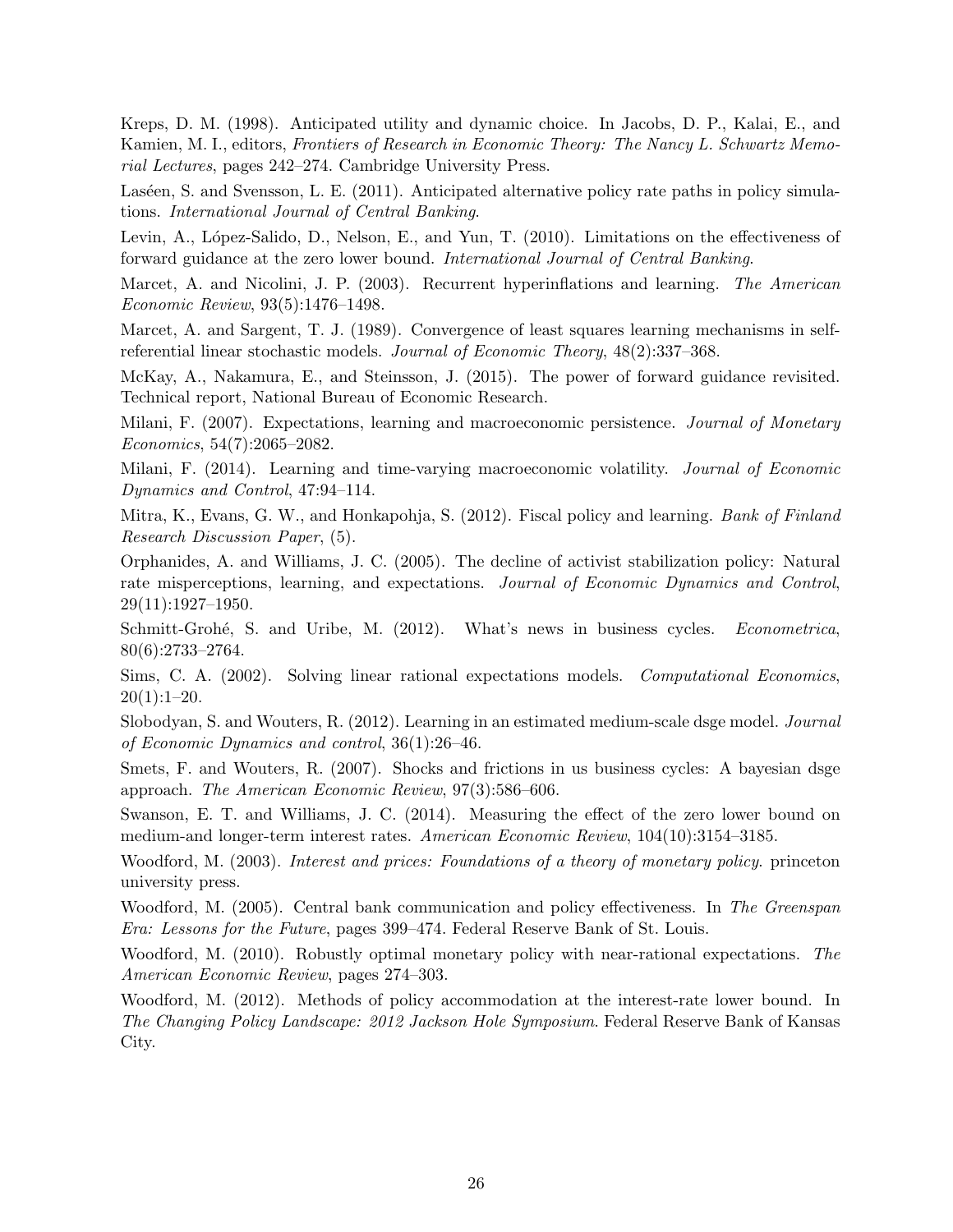## Appendix

## A Parameter Values

|                   | Description                         | Value          |
|-------------------|-------------------------------------|----------------|
| $\alpha$          | Capital's Share of Output           | 0.33           |
| $\zeta_p$         | <b>Price Stickiness</b>             | 0.75           |
| $\iota_p$         | Price Indexation                    | 0.54           |
| $\delta$          | Depreciation                        | 0.025          |
| $\Phi$            | Share of Fixed Costs                | 0.3            |
| S''               | Investment Adjustment Cost          | 4              |
| $\boldsymbol{h}$  | Habit Formation                     | 0.71           |
| a''               | Capital Utilization Cost            | 0.2            |
| $\nu_l$           | Elasticity of Labor Supply          | $\overline{2}$ |
| $\nu_m$           | Money Demand                        | $\overline{2}$ |
| $\beta$           | Discount Factor                     | 0.99           |
| $\zeta_w$         | Wage Stickiness                     | 0.75           |
| $t_{10}$          | Wage Indexation                     | 0.5            |
| $\lambda_w$       | Elast. of Sub. Diff. Labor Services | 0.3            |
| $\psi_\pi$        | Feedback Inflation                  | 1.40           |
| $\psi_y$          | Feedback Output                     | 0.10           |
| $\zeta_{spb}$     | Elast. of Spread w.r.t. Leverage    | 0.05           |
| $\gamma$          | Steady-State Growth Rate of Economy | 2.75           |
| $\lambda_f$       | Steady-State Price Mark-Up          | 0.15           |
| $g_*$             | Steady-State Government             | 0.3            |
| $F(\bar{\omega})$ | Steady-State Default Rate           | 0.03           |
| L                 | FG Horizon                          | 12             |
| $\bar{\tau}$      | CGL                                 | 0.02           |

Table 1: Parameter Values

Note: The standard deviations of the structural shocks are set to 0.0001. FG stands for forward guidance. The autoregressive parameters for the structural shocks are set to equal 0.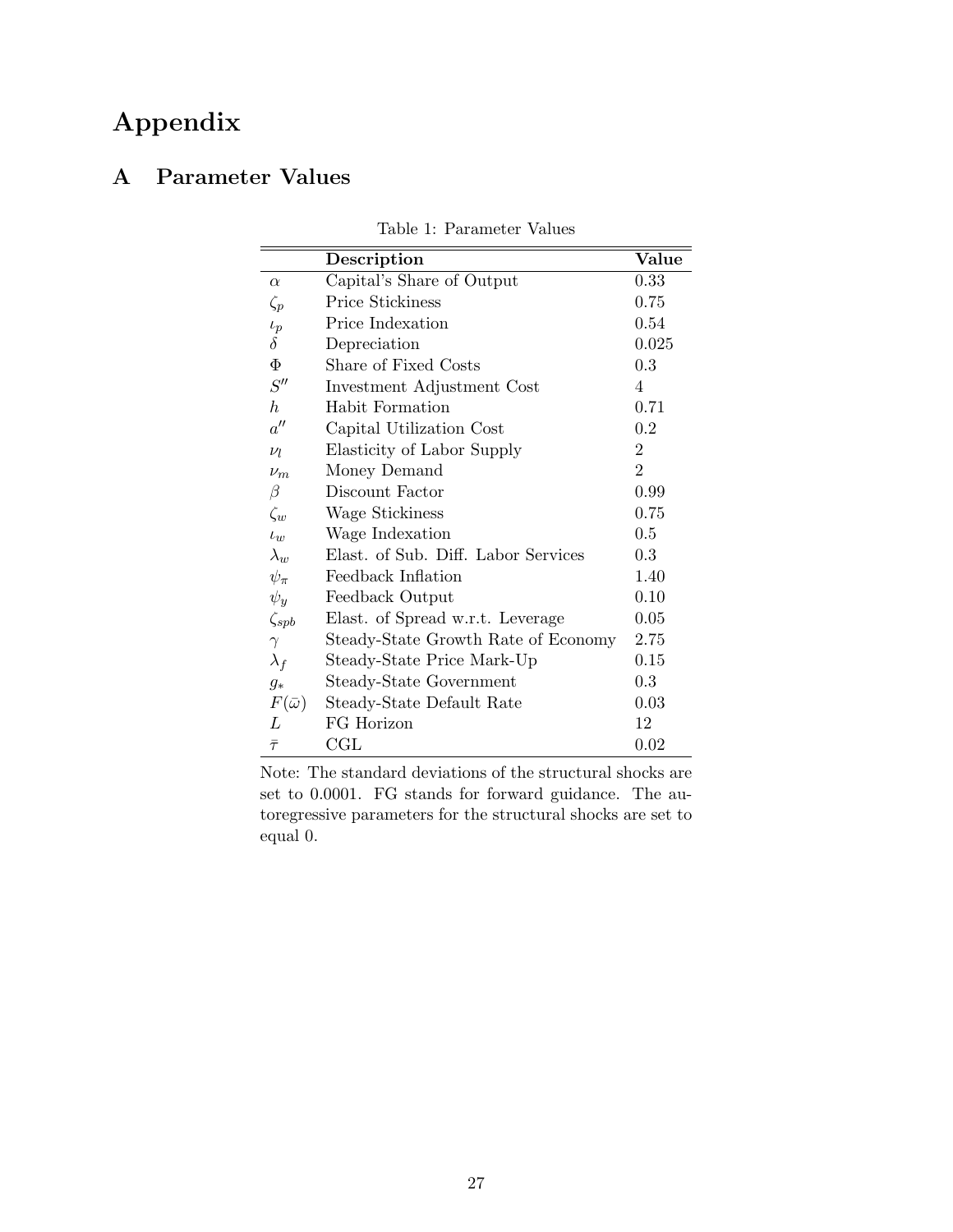

Figure 1: Impulse Responses of Macroeconomic Variables to Forward Guidance Shocks. Solid Line: Rational Expectations; Dashed Line: CGL; Dotted Lines: 95% Confidence Bands.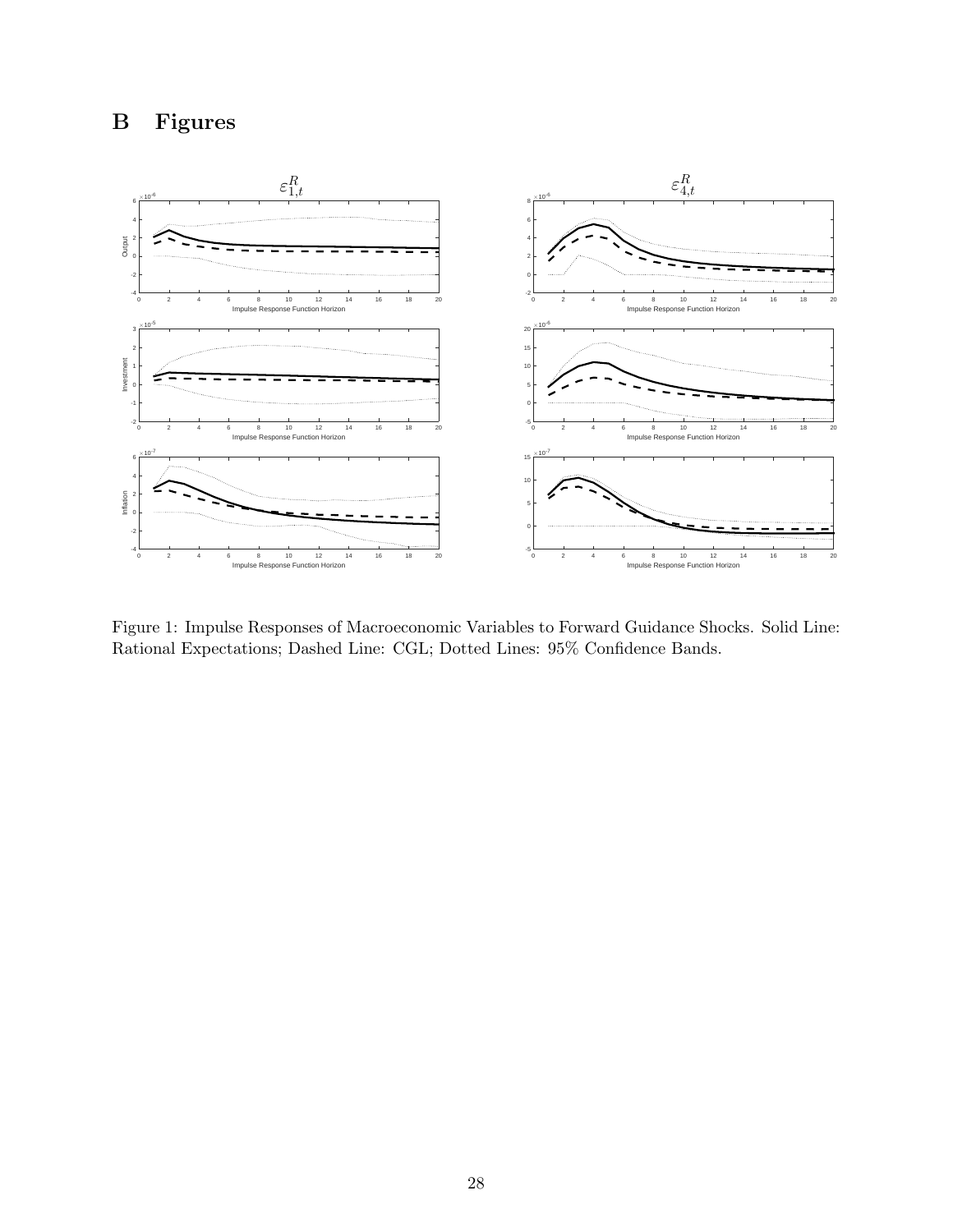

Figure 2: Impulse Responses of Macroeconomic Variables to Forward Guidance Shocks. Solid Line: Rational Expectations; Dashed Line: CGL; Dotted Lines: 95% Confidence Bands.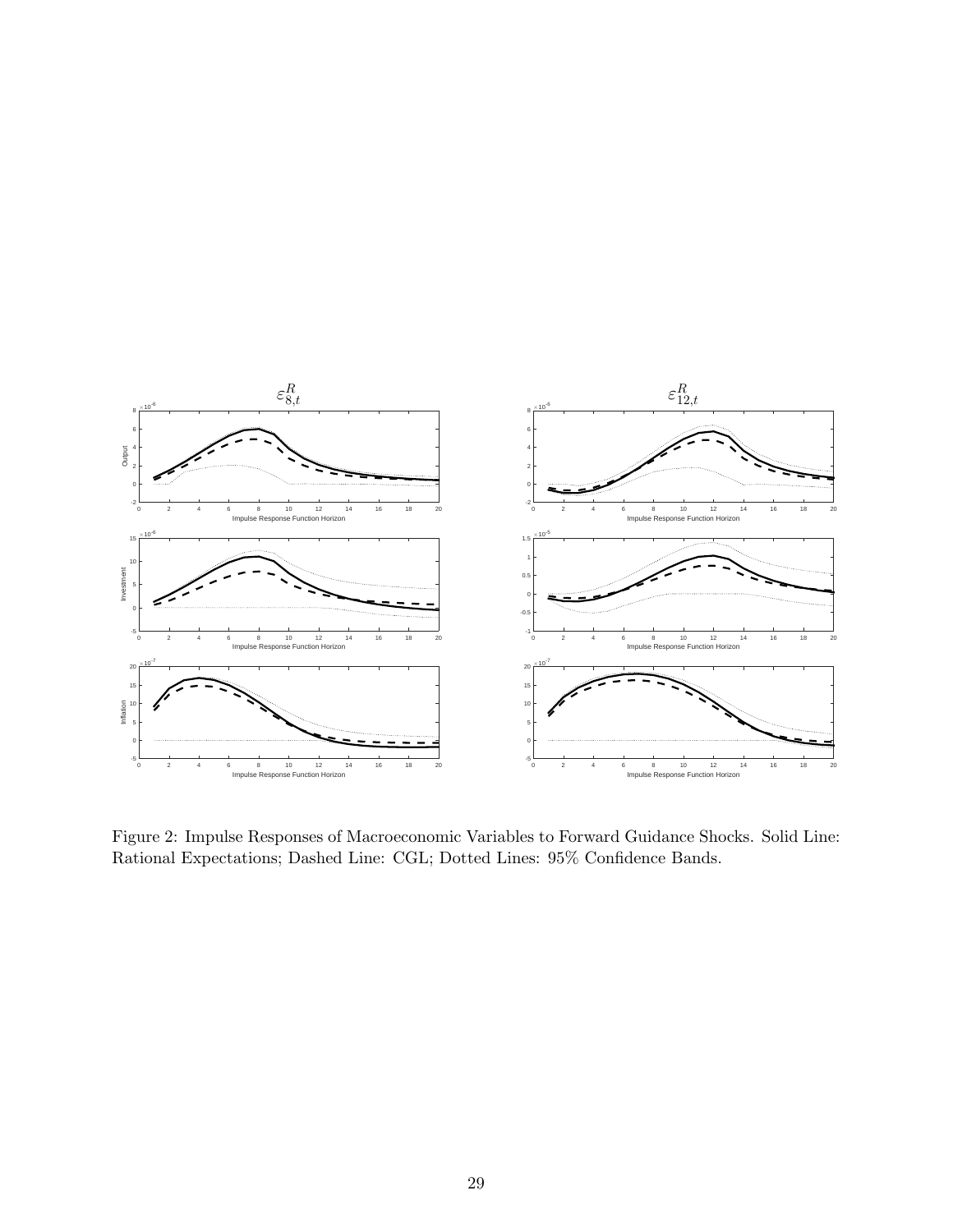

Figure 3: Macroeconomic Effects of Forward Guidance during an Economic Crisis

Note: The graphs show the difference in the macroeconomic variables between rational expectations and adaptive learning agents. A positive value indicates the value under rational expectations is higher than under adaptive learning. A negative value indicates the variable's value under rational expectations is lower than under adaptive learning.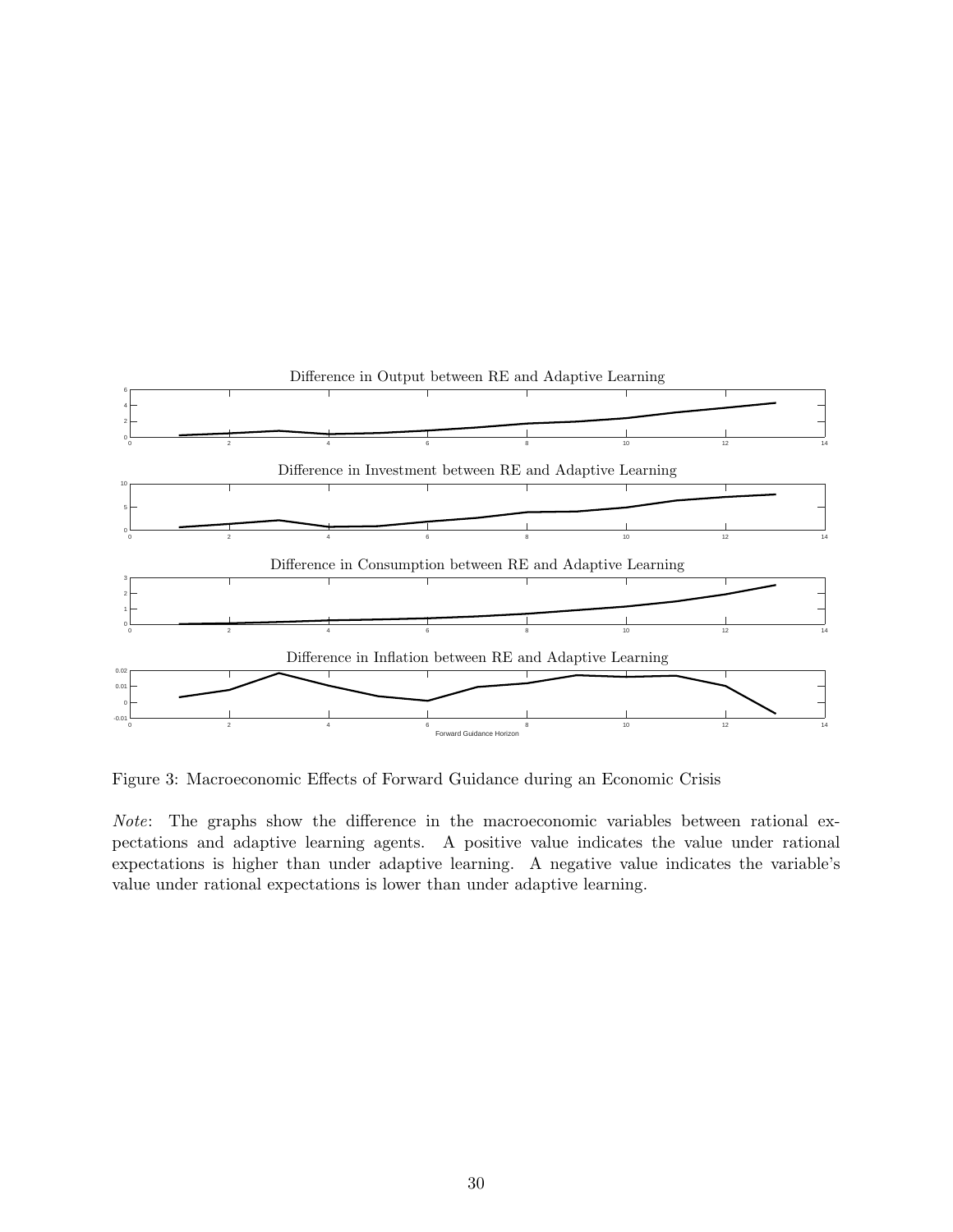

Figure 4: Difference between Impulse Response Functions of Rational Expectations and Adaptive Learning to Forward Guidance Shocks under Different Values of  $\zeta_{spb}.$ 

*Note:* Solid Line:  $\zeta_{spb} = 0.05$ . Dashed Line:  $\zeta_{spb} = 0.001$ .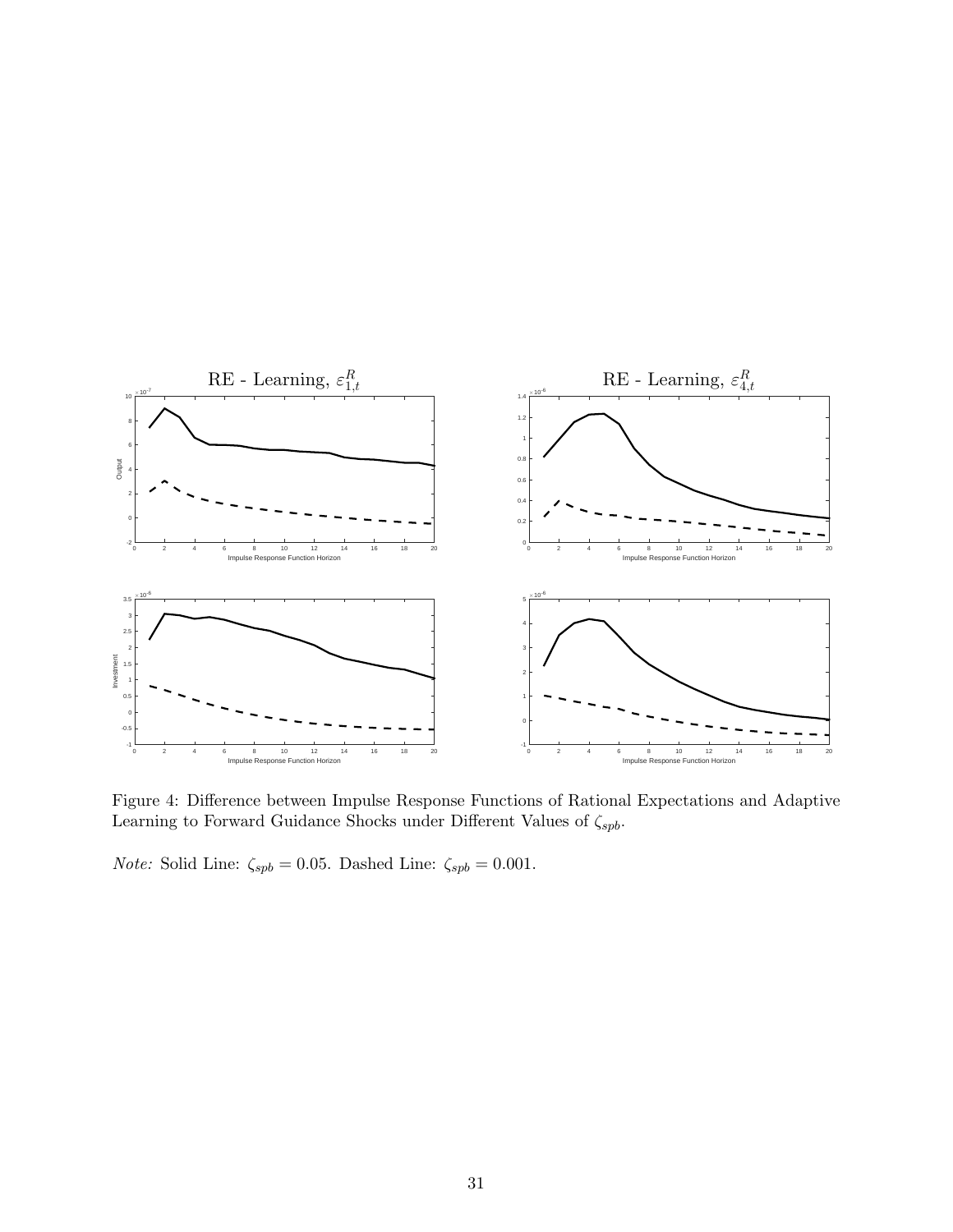

Figure 5: Difference between Impulse Response Functions of Rational Expectations and Adaptive Learning to Forward Guidance Shocks under Different Values of  $\zeta_{spb}.$ 

 $Note:$  Solid Line:  $\zeta_{spb}=0.05.$  Dashed Line:  $\zeta_{spb}=0.001.$